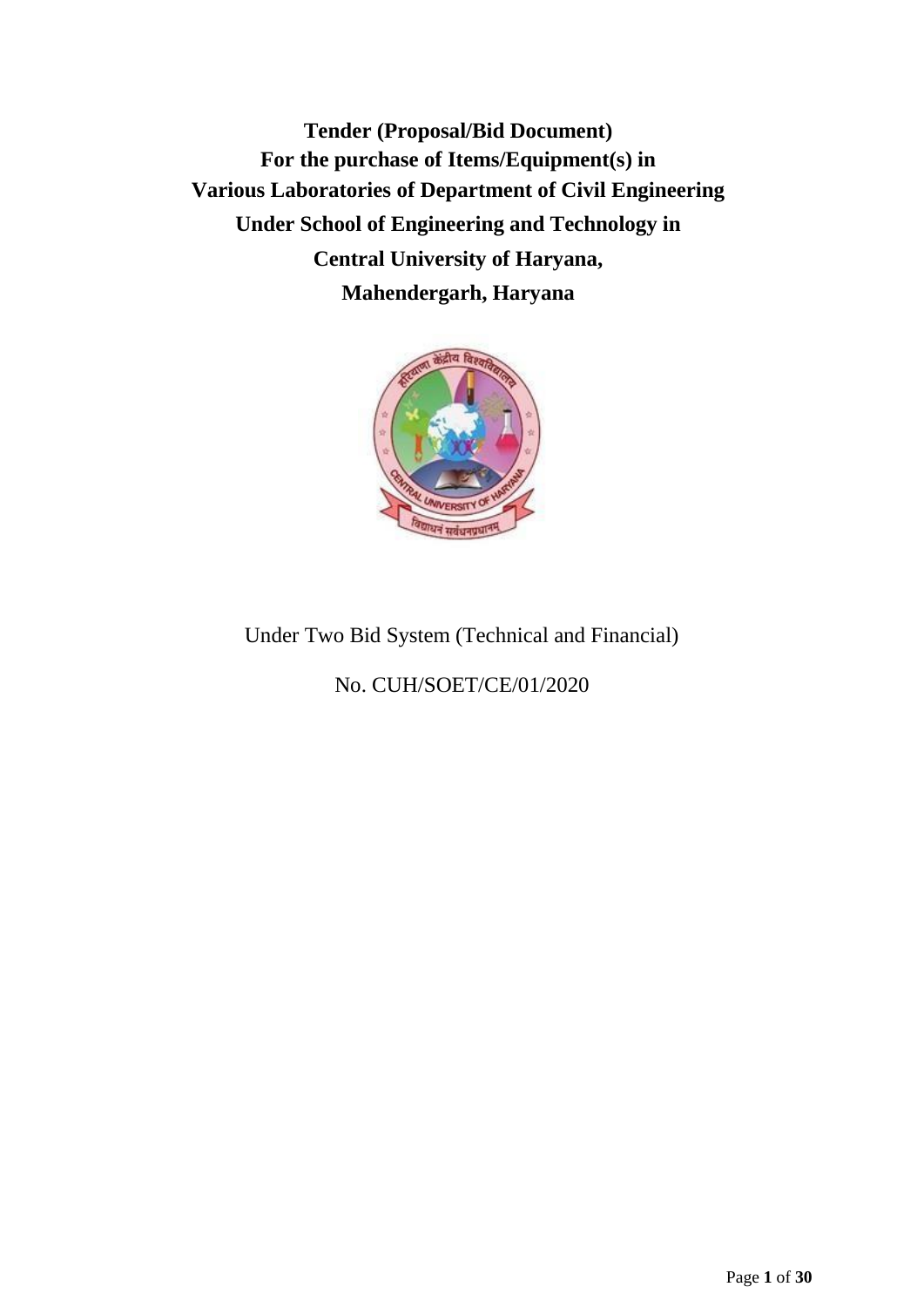# **Central University of Haryana**

Mahendergarh, Haryana-123031

#### **No: CUH/SOET/CE/01/2020 Dated:**

#### **TENDER NOTICE**

Central University of Haryana (CUH) invites techno-financial proposals, for the item(s) mentioned in tender document, from reputed firms having expertise and experience in the relevant field. The interested parties /firms/OEM desirous of supplying, installing and integrating the system(s)as given in tender docuemts, may send their sealed offer addressed to the **Registrar, Central University of Haryana**, at the following address:

> Assistant Registrar (E & GA) Academic Block No. 3 (Ground Floor) Central University of Haryana Jant Pali Villages Mahendergarh (Haryana) PIN-123031

Complete tender details are available on University website: [www.cuh.ac.in](http://www.cuh.ac.in/) or may be obtained in person from the office of the Registrar.

Last Date for submission of Tenders: **04/02/2020** up to 2PM Date of opening of Technical Bids: **05/02/2020** at 11AM Place of Opening the Tender: **Room No: 136 (Seminar Hall) in Academic Block-III, CUH, Jant Pali- Mahendergarh(Haryana).**

The interested parties should carefully read the tender document and accordingly submit their bids

**Sd/-**

**Registrar Central University of Haryana**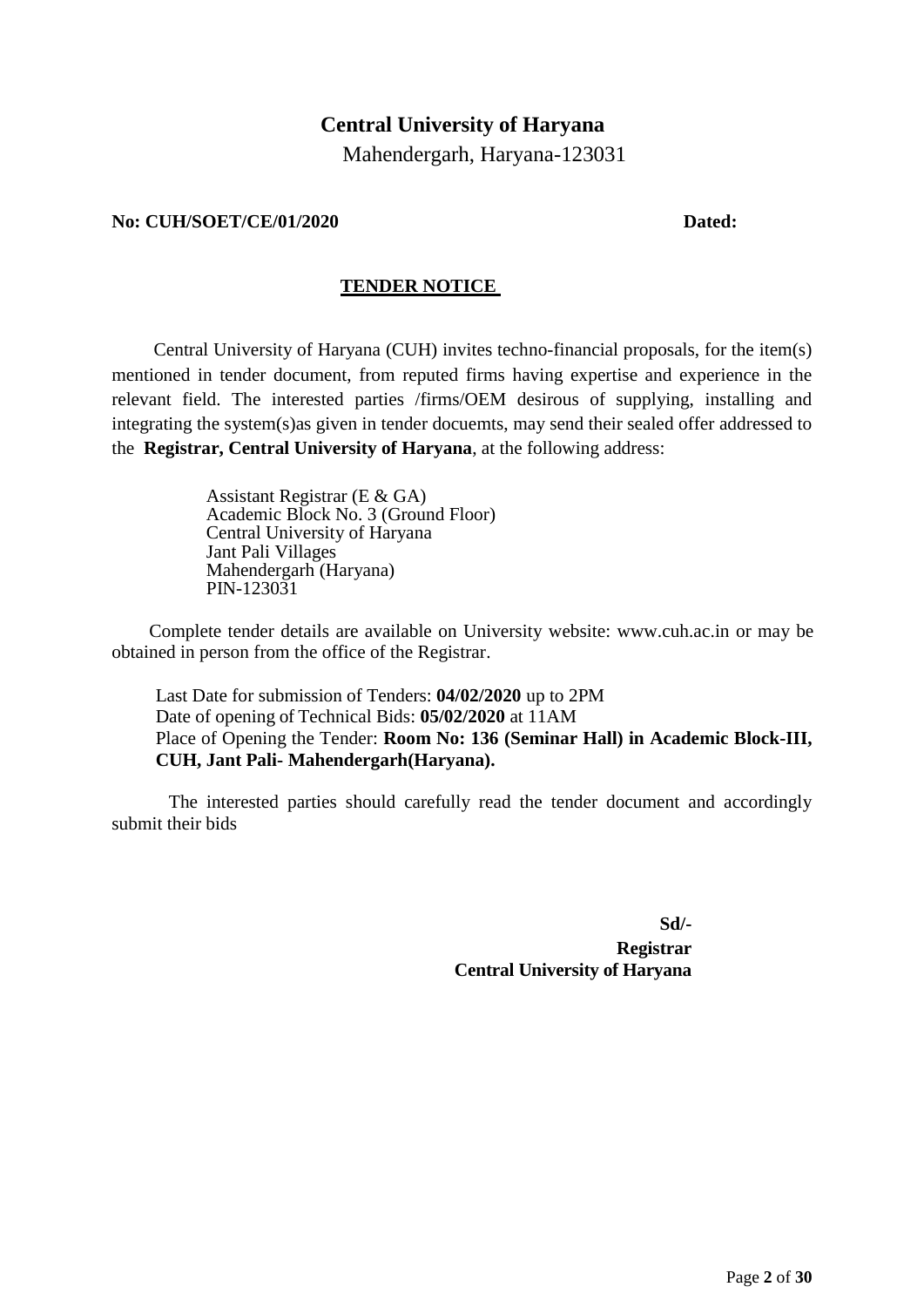| <b>SI</b>      | <b>Description</b>                                             | Yes /No | Page No | <b>Remarks if any</b> |
|----------------|----------------------------------------------------------------|---------|---------|-----------------------|
| N <sub>0</sub> |                                                                |         |         |                       |
| $\mathbf{1}$   | Whether Tender Fee paid?                                       |         |         |                       |
| $\overline{2}$ | Whether EMD / Tender Fees                                      |         |         |                       |
|                | attached?                                                      |         |         |                       |
| 3              | If EMD exempted, Valid                                         |         |         |                       |
|                | <b>Exemption Certificate</b>                                   |         |         |                       |
|                | attached?                                                      |         |         |                       |
| $\overline{4}$ | Whether Firm Registration                                      |         |         |                       |
|                | attached?                                                      |         |         |                       |
| 5              | Whether GSTIN certificate                                      |         |         |                       |
|                | attached<br>Whether PAN attached?                              |         |         |                       |
| 6              |                                                                |         |         |                       |
| $\overline{7}$ | Whether affidavit duly attested by<br>the Oath                 |         |         |                       |
|                | Commissioner/Executive                                         |         |         |                       |
|                | Magistrate regarding non-black                                 |         |         |                       |
|                | listing of supplier attached?                                  |         |         |                       |
| 8              | Whether tender document along                                  |         |         |                       |
|                | with all Annexures (1 to 8) duly                               |         |         |                       |
|                | signed & stamped by the                                        |         |         |                       |
|                | authorized signatory attached?                                 |         |         |                       |
| 9              | Whether copy of Turnover and                                   |         |         |                       |
|                | ITR attached?                                                  |         |         |                       |
| 10             | Whether orders executed in last                                |         |         |                       |
|                | three years attached?<br>Whether technical specifications      |         |         |                       |
| 11             | of the quoted equipment                                        |         |         |                       |
|                | attached?                                                      |         |         |                       |
| 12             | Whether catalog of the                                         |         |         |                       |
|                | equipment attached?                                            |         |         |                       |
| 13             | In case of authorized                                          |         |         |                       |
|                | agent/distributor whether                                      |         |         |                       |
|                | certificate/authorization letter for<br>the same issued by the |         |         |                       |
|                | manufacturer attached?                                         |         |         |                       |
| 14             | Whether list of                                                |         |         |                       |
|                | Institutes/Organizations where                                 |         |         |                       |
|                | the quoted model of equipment                                  |         |         |                       |
|                | supplied by the tenderer in India                              |         |         |                       |
|                | is attached?                                                   |         |         |                       |
| 15             | In case of foreign suppliers<br>quoting directly, whether, the |         |         |                       |
|                | name of Indian agent mentioned?                                |         |         |                       |
| 16             | Whether past performance                                       |         |         |                       |
|                | certificate from reputed Client                                |         |         |                       |
|                | such as IIT/NIT/Institutes of                                  |         |         |                       |
|                | National Importance has been                                   |         |         |                       |
|                | attached                                                       |         |         |                       |
| 17             | <b>NABL</b> certification /BIS                                 |         |         |                       |
|                | certification                                                  |         |         |                       |
| 18             | ISO and /or any other relevant                                 |         |         |                       |
|                | certification                                                  |         |         |                       |
| 19             | Any other certification or                                     |         |         |                       |
|                | Manufacturing licence                                          |         |         |                       |

**Check List for submission of documents:**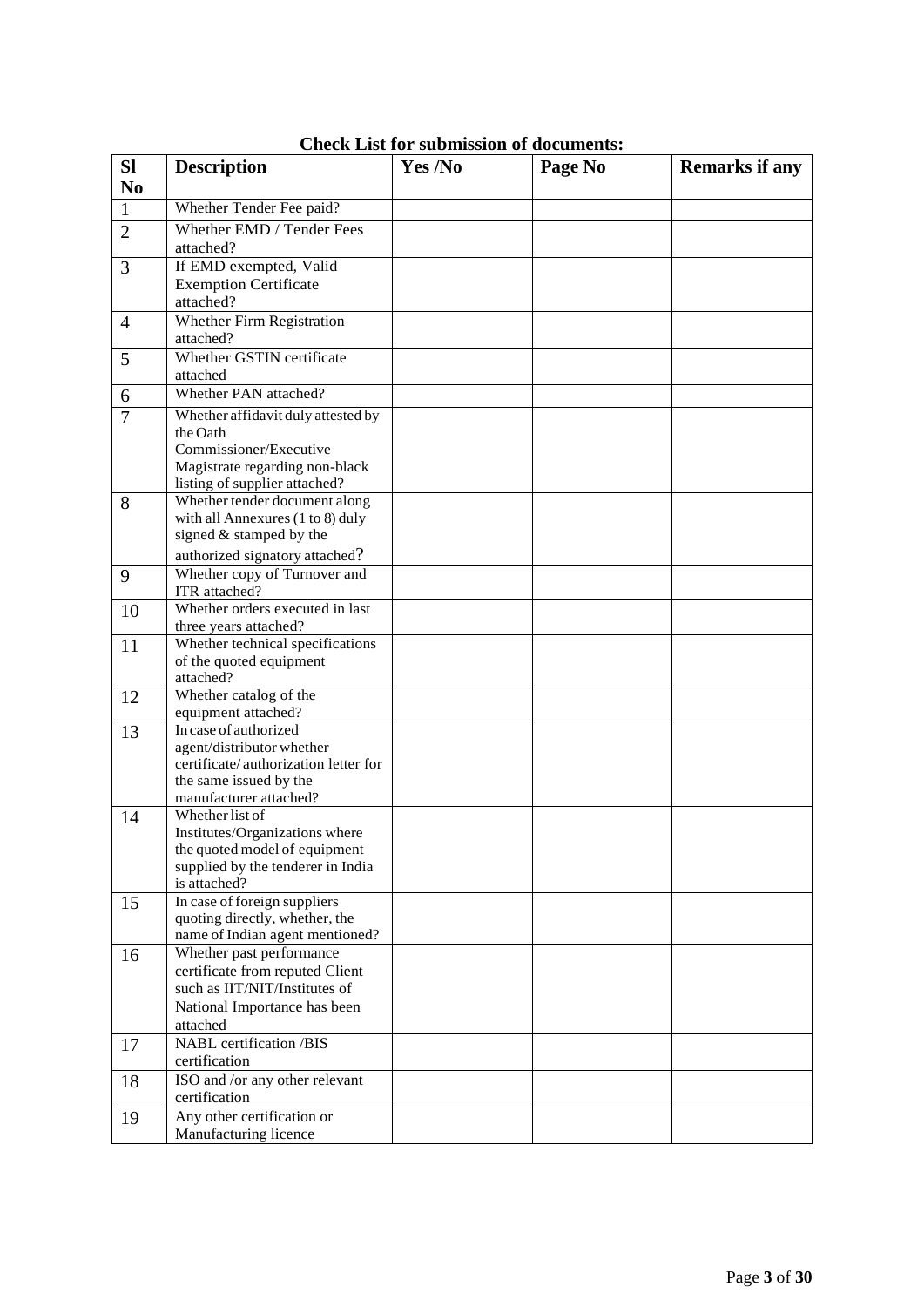|    | Whether a Certificate of<br>supplying spare parts for 5 years |  |  |
|----|---------------------------------------------------------------|--|--|
|    | after warranty attached?                                      |  |  |
| 20 | Whether Self-certificate that the                             |  |  |
|    | firm has never been debarred or                               |  |  |
|    | indicted in corruption case(s)                                |  |  |
|    | attached?                                                     |  |  |
| 21 | Whether certificate that no                                   |  |  |
|    | complaint of poor performance                                 |  |  |
|    | have been received by the firm                                |  |  |
|    | from suppliers attached?                                      |  |  |
| 22 | Whether drawing and calibration                               |  |  |
|    | attached? Wherever necessary                                  |  |  |
| 23 | Have you been declared poor                                   |  |  |
|    | performer by any of the Govt;                                 |  |  |
|    | institution? Give undertaking                                 |  |  |
| 24 | Have Bio date of trainer data                                 |  |  |
|    | been attached                                                 |  |  |
| 25 | Any other General information                                 |  |  |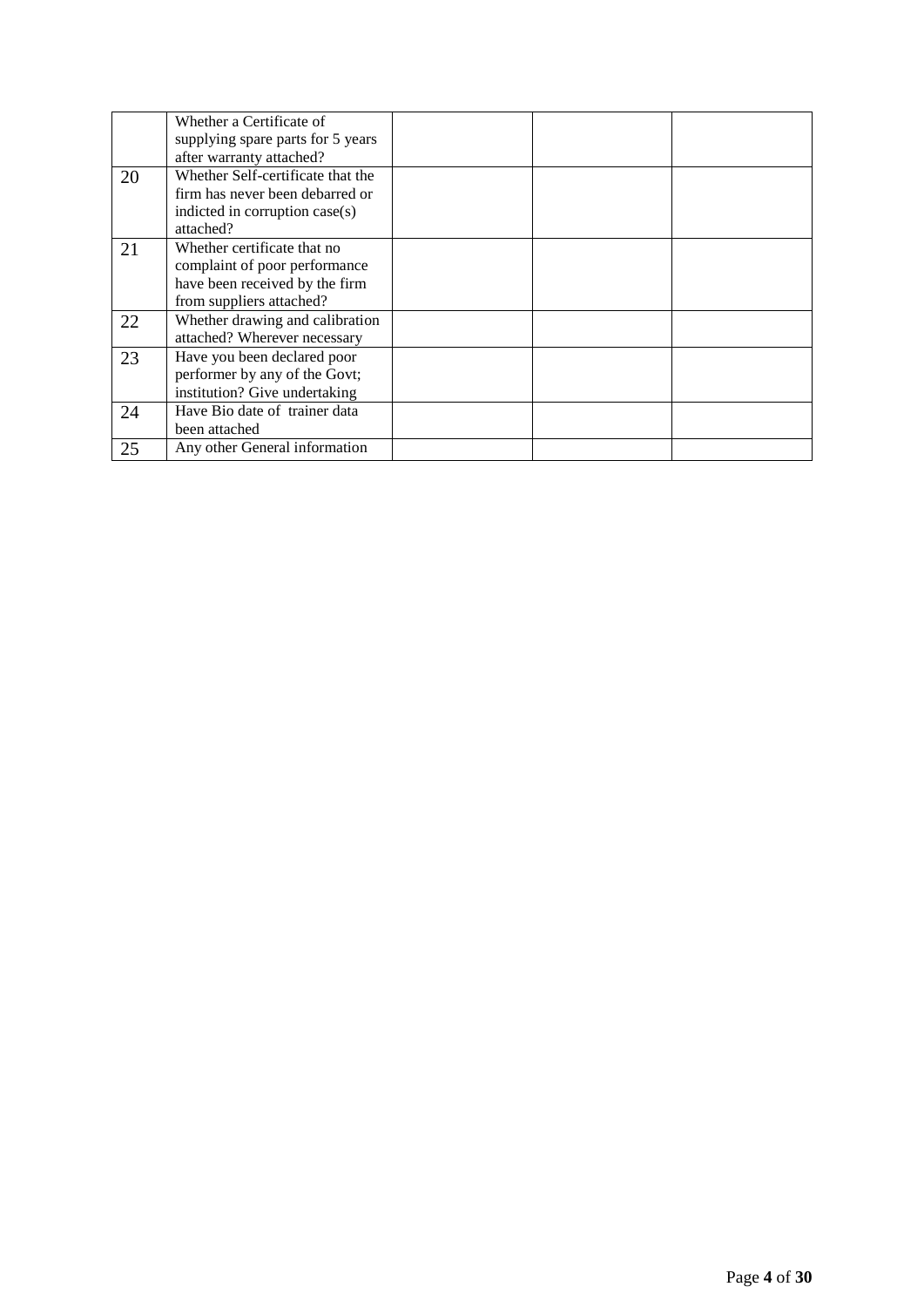# **1. Instructions to bidder**

Submission, Receipt, and Opening of Proposals

- a) The bidder shall read the instructions, technical specifications and the bid documents carefully before filing and submission of bidding documents.
- b) The bidder shall sign on each page of the bidding documents and assign serial number in integer value starting from one and submit the proposal/bid strictly as per the instructions.
- c) The original Technical and Financial Proposals/bids shall be prepared and submitted in separate sealed envelopes and both the envelopes should be kept in third envelope.
- d) The envelope should be super subscribed *"Tender for Civil Engineering Labs under School of Engineering and Technology*". The proposal/bid shall be sent by post so as to reach at the address mentioned on invitation to bid letter, on or before the due date and time (upto 2:00 pm), as specified in the tender notification or as per the corrigendum if issued any.
- e) Bids received late will not be accepted and the CUH will not be responsible for any delay due to whatever reasons.
- f) **Bid Processing Fee:** Each bidder shall pay the bid processing fee for Rs. 1000 +18% GST = Rs. 1180 in the form of *DD drawn in favour of Central University of Haryana, Payable at Mahendergarh*, Haryana.
- **g) Earnest Money Deposit (EMD):** Each bidder shall pay EMD of Rs 50,000(Fifty Thousand rupee) of the quoting value in the form of *Demand Draft drawn in favour of "Registrar Central University of Haryana, payable at Mahendergarh***.**
- **h)** Valid NSIC and MSE Certificates will be accepted for relaxation of EMD and tender fee. Presently EMD/Tender Fee exemptions and price preference are applicable to only Micro and Small Industries. In view of the above, if the vendor will claim for EMD/Tender Fee exemptions, the vendor should meet all the criterias for Micro and Small Industries. The vendor must have to submit the supporting documents like NSIC registration certificate, MSE registration certificate issued by competent government bodies to become eligible for the tender fee/EMD exemptions. The certificates of the vendor (NSIC/MSE) shall cover the items tendered to get EMD/Tender Fee exemptions. NSIC certificate shall be valid as on due date/extended due date of the tender. This is not applicable for non NSIC unit. Note – In case the bid is submitted as an Indian arm of a foreign bidder and the eligibility criteria conditions were met through foreign company, then the EMD exemption cannot be claimed under the MSME status of India arm/subsidiary. Thus a bidder who solely on its own, fulfills each eligibility criteria condition as per the tender terms and conditions and who are having MSE status, can claim EMD exemption/tender fee.
- **i) Technical Bid format:** The bidder shall confirm that the product quoted (by the bidder) shall be in conformance with the conditions/criteria as specified herein**.**
- j) **Financial Bid Format:** Bidders shall quote items with inclusive prices (i.e. price inclusive of taxes and all other expenses) for delivery and installation.
- k) Successful Bidder has to provide irrecoverable Performance Bank Guarantee to the tune of 10% of the order value for the warranty period in the form of *Demand Draft/FDR/Banker's cheque drawn in favour of "Registrar Central University of Haryana, payable at Mahendergarh***.** The paying document of the performance Bank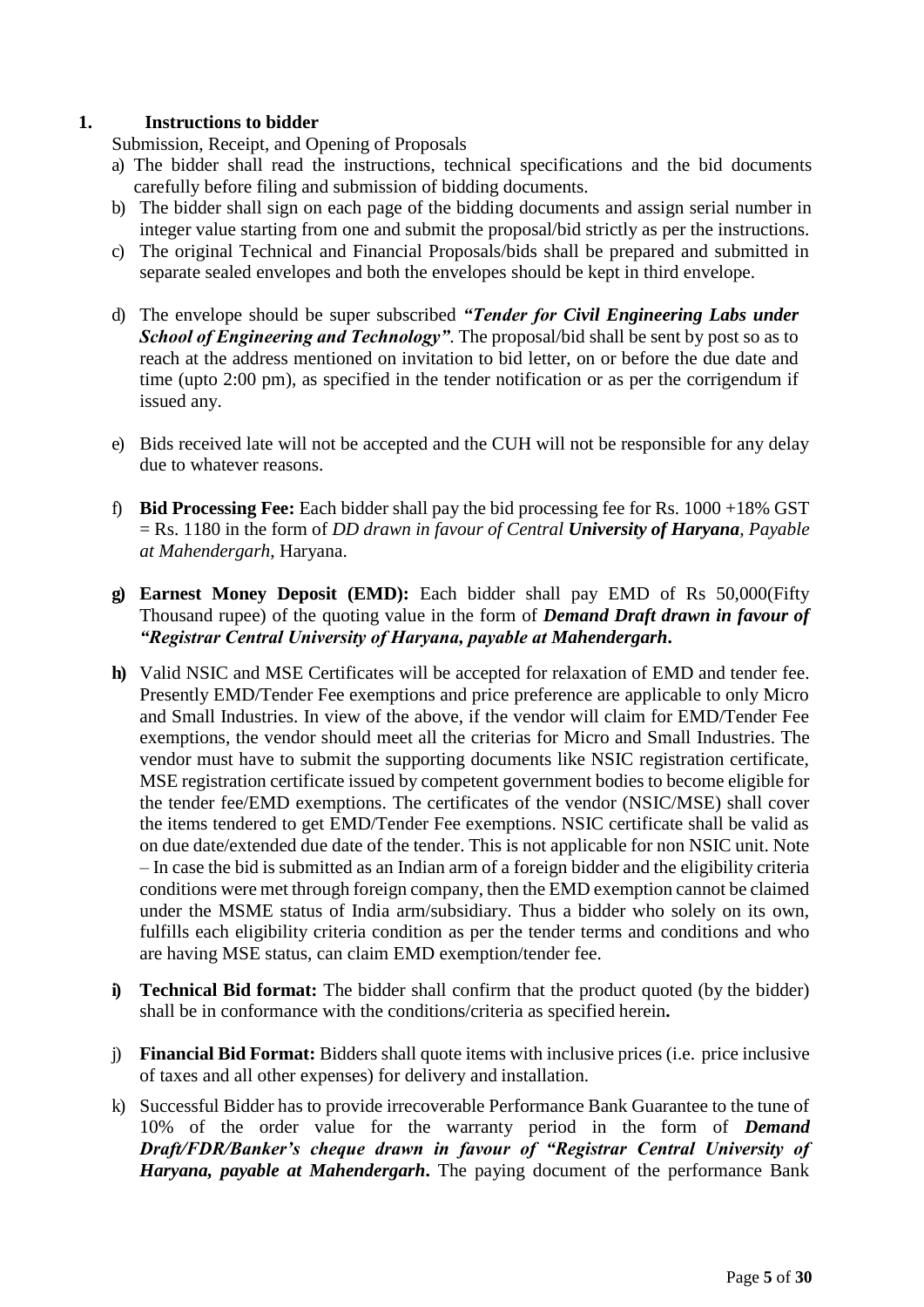Guarantee should be valid till 60 days after the end of warranty/Guarantee period.

- l) **Payment Schedule**. 100% payment will be released on delivery, satisfactory installation, and integration and commissioning of said system as applicable to the procurement after deduction of taxes as applicable or as per the university norms.
- m) **Delivery Schedule:** The equipment(s)/good(s) are required to be supplied within 60 days (or mutually agreed time- period) on issue of the Purchase Order by the university. In case successful tenderer fails to complete the order in part or whole in the stipulated period of 60 days (or mutually agreed time-period) of a penalty @ 1% of the order value will be imposed per week subject to maximum penalty of 10% the order value. In case the delay is more than six weeks (after the expiry of the stipulated period) the purchase order may be cancelled and the EMD will be forfeited
- n) **Validity of quotation**: The quotation should be valid for 12 months (365 days) after the date of the opening of the bids.
- **o)** All the equipment's should have an onsite warranty for minimum three years. The warranty shall take effect from the date of successful installation of machine/item and handing over of the system to the user department satisfaction**.**
- p) The maintenance services, including spares parts shall be free of cost during the warranty/ guarantee period.
- q) The supplier shall provide assurance to give spare parts of the items/Goods at least for 10 years' time from the date of commissioning.
- r) The University reserves the right to place order or not to place order to finally selected vendor(s), depending upon the availability of the funds with the university at that point in time.

# 2. **General Conditions of the contract**

- a) The Manufacturer/Bidder should not be associated or have been associated in the past, directly or indirectly, with a firm or any of its affiliates which have been engaged by the purchaser to provide consulting services for the preparation of the design, specification, and other documents to be used for the procurement of the goods to be required under this invitation of tender.
- b) Manufacturer/Bidder shall not be under any declaration of ineligibility for corrupt and fraudulent practices issued by any State Government/Government of India (GOI)/Union territory. The Manufacturer/Bidder should not be a defaulter of any financial institute or Bank and their assets should have never been put on auction for recovery of debts.
- c) The Manufacturer /Bidder should be in the business in India for more than 3 years as on 31-12-2019. This should be supported by the certificate of registration issued under the companies act by a competent authority.
- d) The Manufacturer/Bidder who deal with machines/equipments for the laboratories should have executed/implemented work/purchase order for any Central Universities/IIT/NIT/IISc/IIIT/Research Organization and Institute of National importance should furnish the details as per Performa given in **Annexure-1.**
- e) Bidder should be having at least two orders minimum of Rs. 25 Lakhs or a single order of Rs. 50 Lakhs in last three years for similar items being supplied to any Central Universities/IIT/NIT/IISc/IIIT/Research Organization and Institute of National importance. The bidder should furnish the information supported by Purchase order or Work done certificates from the concerned department(s) OR Institution.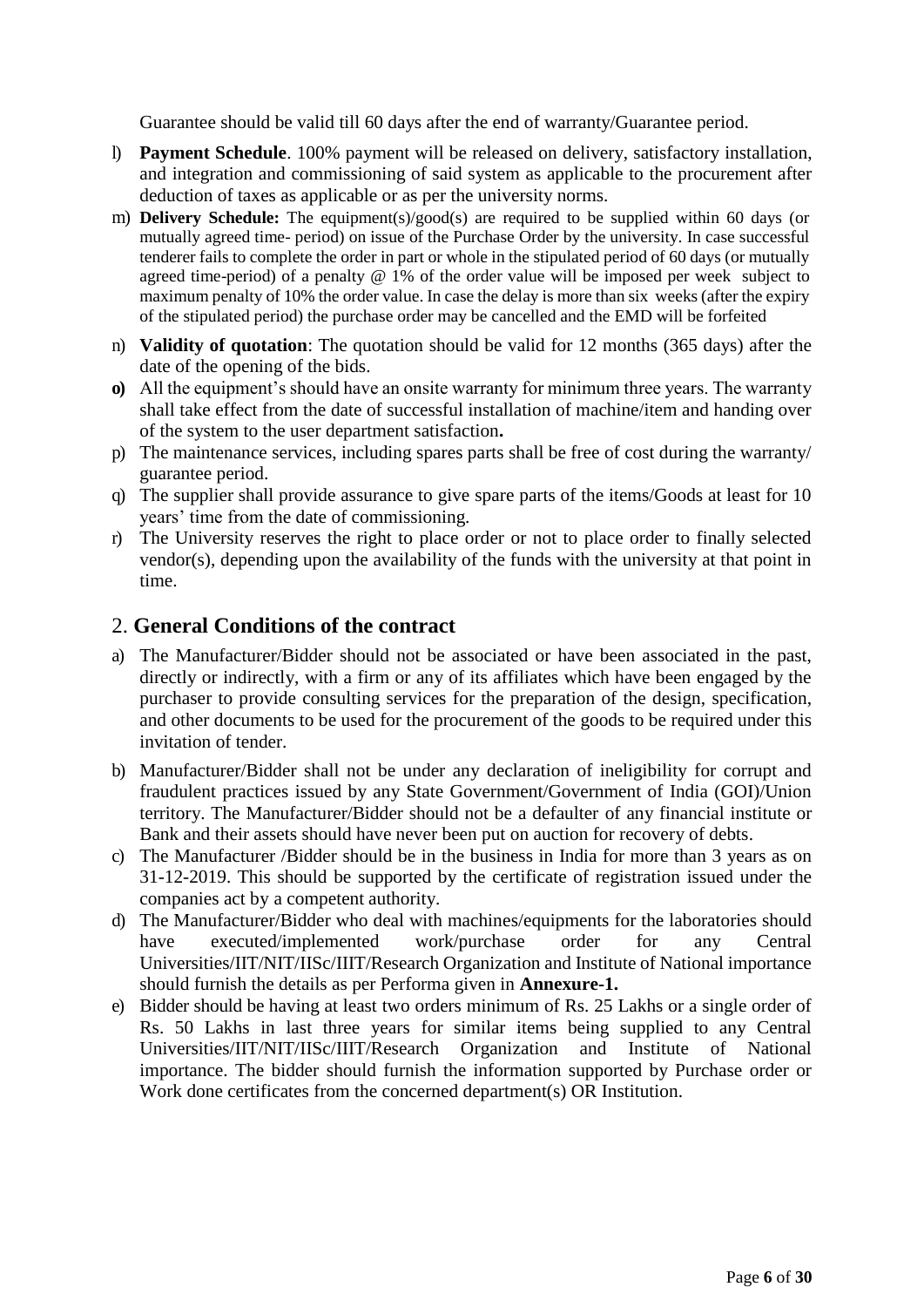- f) The Manufacturer /Bidder should have the cumulative turnover of Rs. 3 Cr in last three financial year towards supply of machines/equipments for the relevant laboratories taken together or for individual items. They should furnish the details as per performa given in **Annexure-2**. This should be supported by audited balance sheet of the company for that particular year. Bidder should have experience to supply of atleast 60% similar items to different institutions as mentioned in (e) above.
- g) The Manufacturer/Bidder should submit catalogue with complete Technical details with Make and Model for technical evaluation purpose. Bids without Catalogue or with incomplete information are liable to be rejected.
- h) There should be no complaint against the Manufacturer/Bidder for poor performance of the equipment's supplied by any institute or customer. The self-certified certificate to be attached with bid in this regard on firms letter head.
- i) The Manufacturer / Bidder should submit copy of ITR of last three years.
- j) Installation, Demonstration and Testing of equipment is to be done by the supply firm in the presence of subject expert of the concerned Electrical lab of SOET.
- k) The University reserve the right to inspect manufacturing facility including Testing unit/R&D division of any or all of the technically responsive bidder before opening the financial bids. The opening of financial bids is/are subjected to satisfactory report by the inspection committee. The inspection committee is not liable to clarify regarding inspection report.
- l) The vendor should provide the satisfactory training to our technical staff after installation/commissioning. The trainer should be a permanent employee of the company with a minimum of 3 years' experience in demonstrating such equipments. The details about the training programs and a brief bio-data of the trainer should be submitted along with the technical bid.
- m) Original catalog (not a photocopy) of the quoted model duly signed by the principals must accompany the quotation. The model quoted should be highlighted in the catalog enclosed with the quotation. Merely copying the specifications in the quotation without any proof shall not make the parties eligible for consideration of the quotation.
- n) The CUH is reserves not to place the order for one or any of the item quoted in this tender even after finalization of tender without assigning any reason for not doing so.
- o) The Manufacturer should have certification which certify the quality of instrument as per the National/International Standard applicable to respective instruments and same to be provided along with bid documents.
- p) The Bidder should have Authorization certificate from Manufacturer for this ender with tender No. mentioned in it for Software License and other equipments, if required.
- q) The Manufacturer / Bidder should be ready for demonstration of the product quoted on short notice as per the tendered specifications.
- r) The Manufacturer / Bidder may quote any or all the products/items as per the Tender.
- s) CUH is the final authority to judge the tender and has every power to accept or reject the same without assigning any reasons.
- t) Technically qualified bidders should demonstrate the machine/item functionality during the installation and training.
- u) The bidder should undertake to provide after sale-service whenever needed by the purchaser.
- v) CUH reserves the rights to accept/reject any offer in full or in part or accept any offer other than the lowest offer without assigning any reason thereof. Any offer containing incorrect and incomplete information shall be liable for rejection.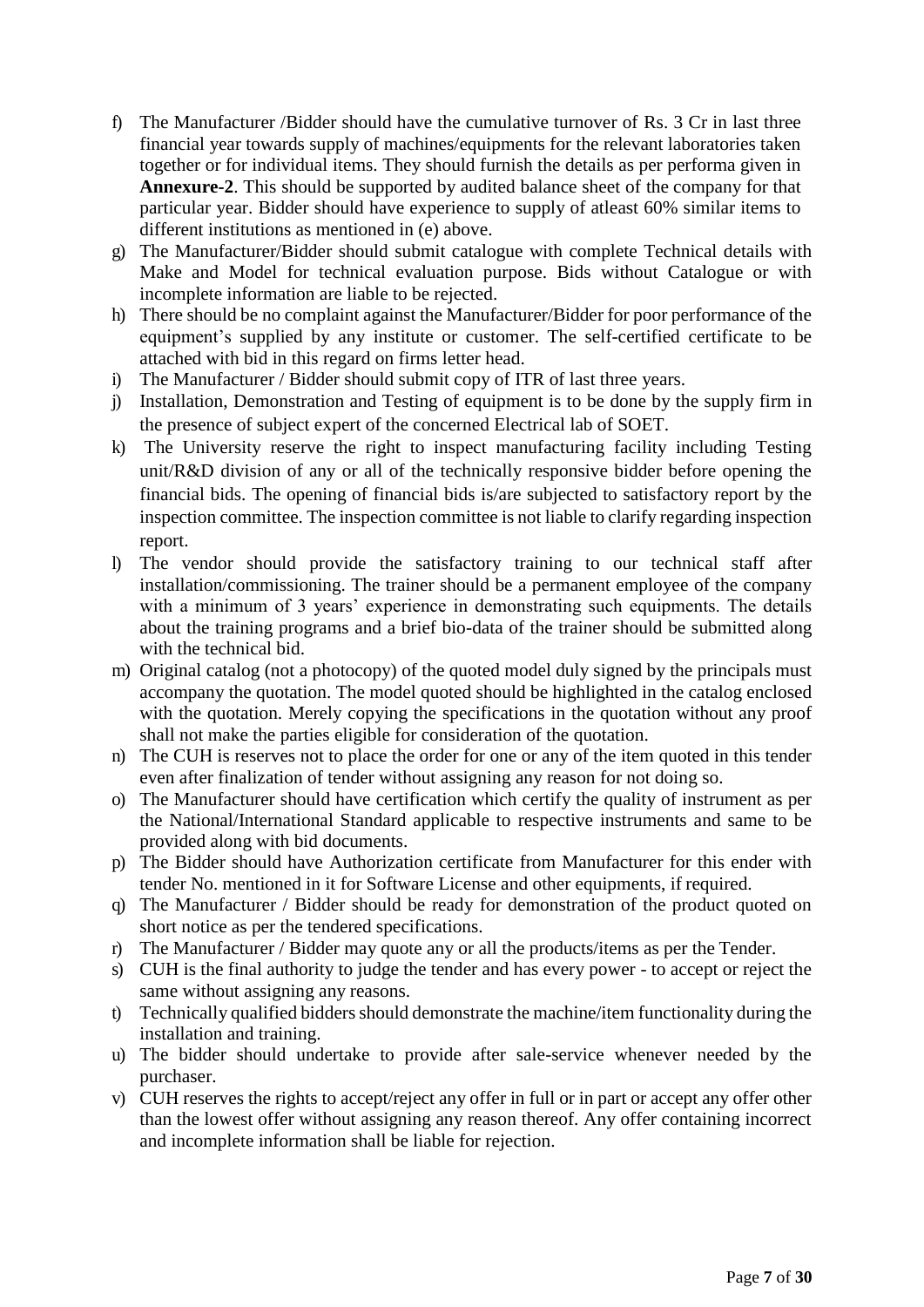- w) Any effort by a supplier to influence CUH's tender evaluation, tender comparison or contract/order award decisions may result in the rejection of the supplier's tender and forfeiture of the supplier's EMD.
- x) After opening of bids, information relating to the examination, clarification, evaluation and comparisons of bids and recommendations concerning the award of contract shall not be disclosed to bidders or other persons not officially concerned with such process.
- **y)** Technical bid should include the details as per performa given in **Annexure-2**
- z) Financial bid should include the details as per performa given in- **Annexure-**5
- **aa)** Acceptance letter by bidder -**Annexure -6**

**bb)** Warranty certificate-**Annexure- 7**

**cc)** Undertaking of support from OEM **–Annexure 8**

#### **3. Special conditions of the tender**

(*To be returned by Tenderer along with the Tender duly signed)* 

a) **GENERAL**: Tenderer, who are Indian Agents of OEMs, should furnish a clear declar ation

as follows: We declare that I am/we are Accredited Agents of the suppliers abo ard.

DGS&D enlistment certificate needs to be attached (applicable only for the Indian Agents)

b) **DEVIATION FROM SPECIFICATIONS**: It is in the interest of the tenderer to stud y

the specifications in the tender schedule thoroughly before quoting so that, if the tend erer

makes any deviations, the same are prominently brought out in the body of the tender. If you need to add any optional items

your system in order to meet our specifications, you are requested to quote for the tota l including the option required to suit our requirements.

Otherwise, your tender will not be considered at all.

- c) The bidder shall submit the following :
	- i. Complete address of the dealing person along with all the details such as mobile no, e-mail id, and correspondence address.

Address of the OEM's Banker and their swift code.

Name and designation of the person whose name the purchase order to be placed.

- ii. Bidder shall also give the certificate that the goods for which bidding is done in this tender are of good quality and produced as per the industry specifications and best workmanship.
- iii. Jurisdiction –All the question, dispute, or differences arising under or out of or in connection with this contract, the Jurisdiction will be Narnaul (Mahendergarh).Acceptance to this affect shall be signed by the bidder at the time of bidding.
- iv. The bidder shall provide the Acknowledgement that they have gone through the whole tender documents and have thoroughly understood all the conditions, provisions, specifications and we abide by all the conditions and have understood that violation or concealment any information essential will be liable for penal action from the university and may even result in cancellation of bid and/or forfeiting of EMD.
- v. The bidder shall give the certificate that they will supply the spare parts as an when required by the university during the warranty, AMC and post AMC period for at least seven years after the warranty is over.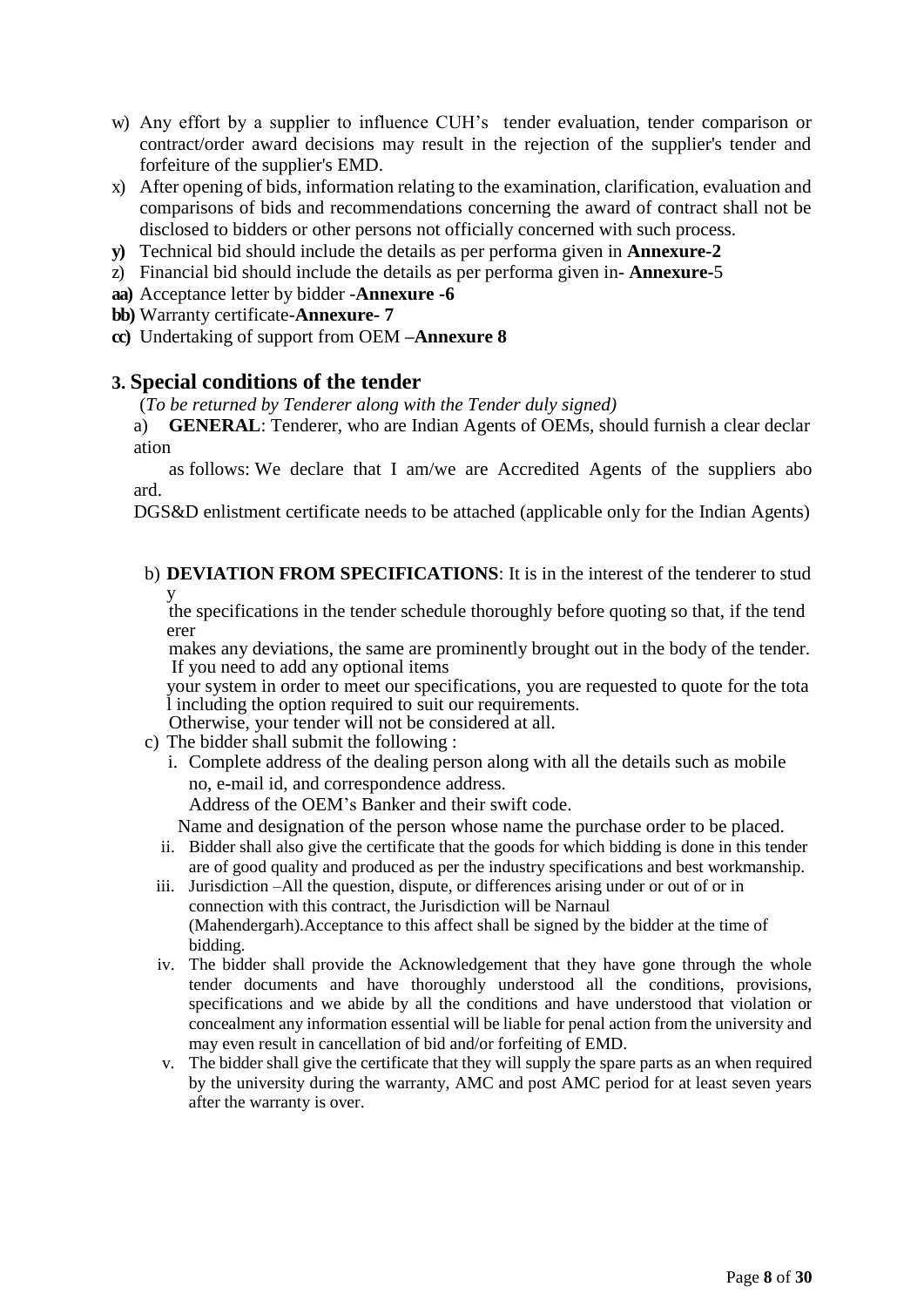# **4. Schedule of requirement**

Within 60 days of placing of purchase order by the university or the period as decided mutually by the CUH and supplier.

# **5. Specifications of machines/items are given as under :**

# **ADVANCED FLUID LAB**

#### **1 TILTING FLUME/ ADJUSTABLE CHANNEL Description:**

Total Length of flume should be 10 m. Test section should be 8 m long having transparent 10 mm thick toughened glass on either sides of the flume. Width and depth should be 0.6 m. x 0.75 m. respectively. Flume Bed should be made from 5 mm thick SS 304 grade sheet & height should be 1.5 m from the floor. Inlet & Outlet Tanks should be made from 2 mm thick SS 304 grade sheet.

Tilting Arrangement should be with motorized twin screw jack system with limit switches and having slope of  $-0.5$  to  $\pm 2.0\%$ .

Sump Tanks should be made of corrosion resistant Stainless Steel grade 304 thickness 3 mm sheet with stiffener support having a total volume of 4500 liters and to be placed under the flume so that it will not require any extra space. Sumptank to be covered by Stainless Steel grade 304 thickness 5 mm.

In a portion of flume one can fix models one at a time of.

- 1. Venturi flume
- 2. Broad crested weir
- 3. Manning's Coefficient of roughness
- 4. To calibrate a broad crested weir.<br>5. To study the characteristics of free
- 5. To study the characteristics of free hydraulic jump.
- 6. Crump Weir
- 7. Ogee Weir
- 8. Suppressed Rectangular notch
- 9. Rectangular Notch
- 10. Circular Notch
- 11. Triangular Notch (90°)/Triangular Notch (60°)
- 12. Cipolletti Notch
- 13 Straight drop spillway
- 14 Straight drop spillway (with overhanging lip)

Pump should be of 10 HP having 1440 RPM and having discharge of 60 LPS connected to the sump. Heavy duty industrial Variable Frequency Drive to be provided having discharge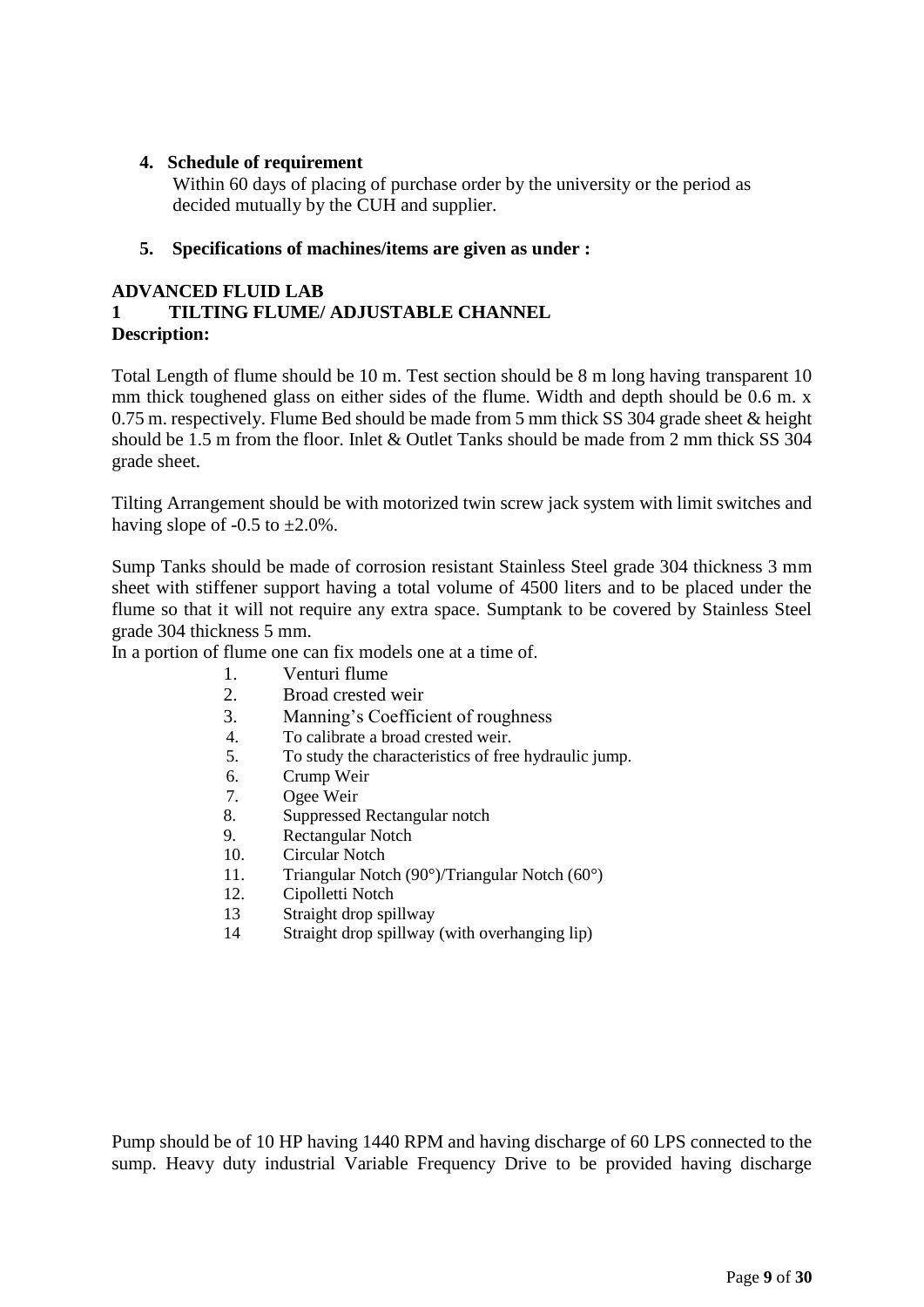variation of 15 LPS to 60 LPS.

The channel is provided for the movement of two pointer gauge trolley. Instrument carrier having stainless steel three pointer gauges with least count of 0.1 mm made of SS 304 grade fitted on SS 304 grade rail throughout the top of the flume. Flume Stand to be made from heavy duty rectangular steel hollow section grade YST 310 as per IS 4923 painted with corrosion resistant PU paint. All the piping to be made from corrosion resistant Stainless Steel grade 304. Honeycomb made of stainless steel 304 grade to be provided at inlet tank to have laminar flow conditions. Sliding Tail gate to be made of SS 304 thickness 5 mm to be provided at outlet of the flume. Discharge Measurement to be done by venturimeter/Orificemeter made of stainless steel 304 grade with manometer. Drain Valves to be provided at inlet tank, sump tanks etc. Working Platform having width of 1.2 m and length 8 m along the length of the flume on one side having height of 1.5 m from the floor level to be provided. Two Staircase having Rise =0.25m and tread=0.25m to be provide on one side of the platform. Platform to be made from 4 inch heavy duty Channel section and top to be covered with checker plate, Painted with Corrosion Resistance PU paints. Control Panel to be provided on the platform which must include AC drive for pump, up and down switch for tilting arrangement, single phase protection relay, MCB mains indicator and other safety features.

All the valves should be made of stainless steel. Maximum deflection of the bed to be in the range of 3mm and side wall deflection to be in the range of 2mm. Drawing and layout of the flume to be submitted with tender document.

# **Note: Provision for wave generator to be made in flume for future expansion while supplying the flume.**

# **2 FREE AND FORCE VORTEX APPARATUS**

# **Free Vortex Apparatus**

- Apparatus consists of a close circuit through which water is circulated continuously by means of a centrifugal pump of 25mm x 25mm with 0.5 H.P. motor to make the supply from sump tank.
- A sump tank fabricated with 1.5mm thick S.S. sheet is provided. A drain valve of 15mm size is provided in the bottom of the tank.
- The experimental consists of a circular cylindrical perspex tank of 30cm dia and 40cm height.
- Four circumferential jets have been placed along the circumference of the cylinder near its bottom which helps in the formation of free vortex.
- A pointer gauge 40cm long is provided to measure the depth of vortex formation at various points.
- The whole set up is mounted on a stand.

#### **Forced Vortex Apparatus**

- The experimental set up consists of an open circular cylindrical perspex tank 30cm dia and 40cm high which is mounted on a M.S. plate.
- The plate is rotated with the help of a variable speed D.C. motor
- A variable speed drive with A.C. to D.C. converter is also provided.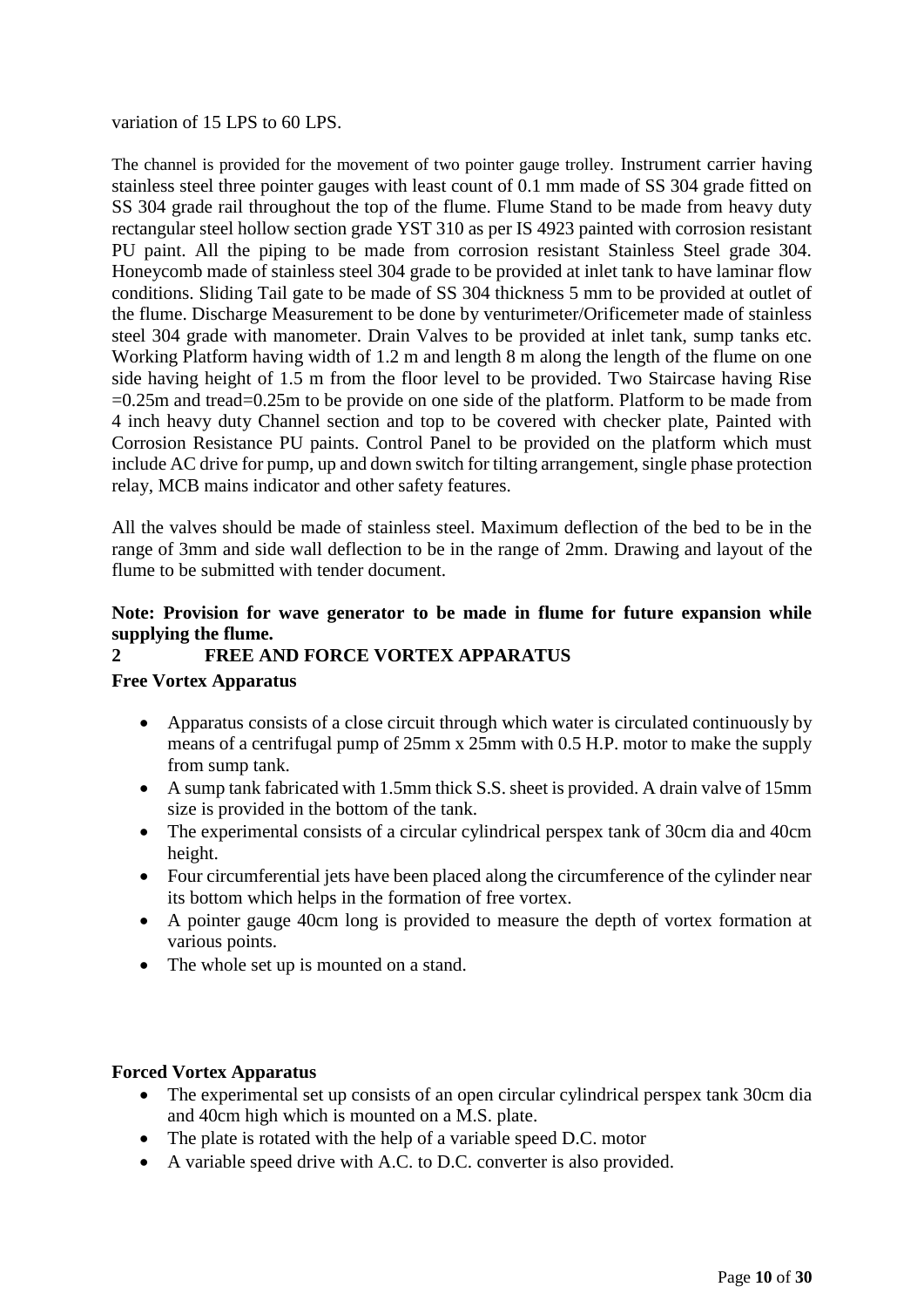- A pointer gauge 40 cm long is provided to measure the depth of vortex formation at various points.
- The whole set up is mounted on a stainless steel 304 Grade frame. Conditions were allowed to steady state and the depth of flow at any particular point was observed not to change over a period of time. The system is closed circuit type contains their sump tank, collecting tank, supply tank,

pump, motor, pipe line etc. The tanks are duly painted to protect from rust and corrosion.

#### **RANGE OF EXPERIMENTS**

To plot the surface profile of a forced vortex by measurement of the surface profile coordinates. To plot the surface profile of a free vortex by measurement of the surface profile coordinates. **FEATURES**

Clear Acrylic test section Industrial PU Paint structure

| <b>Product</b>                 | <b>FREE AND FORCE VORTEX APPARATUS</b>                   |  |  |
|--------------------------------|----------------------------------------------------------|--|--|
| <b>Cylindrical Tanks 2 No.</b> | Material Transparent Acrylic, Dia. 200 mm (approx.)      |  |  |
| <b>Hook/Pointer Gauge</b>      | To measure X-Y co-ordinates of Jet                       |  |  |
| <b>Orifice</b>                 | Set of 3 different Sizes, Material SS                    |  |  |
| <b>Flow circulation</b>        | Pump FHP capacity Crompton Greaves / Kirloskar/Havells   |  |  |
| Sump tank                      | Stainless steel 304 Grade Capacity 50 Ltrs               |  |  |
| <b>Drive Motor</b>             | FHP variable speed motor with drive with RPM Indicator   |  |  |
| <b>Piping</b>                  | <b>MOC GI</b>                                            |  |  |
| <b>Control panel</b>           | Standard make on/off switch, mains indicator & fuse etc. |  |  |

#### **TECHNICAL SPECIFICATIONS**

# **3 REYNOLD'S APPARATUS**

Test section tube should be made of Borosilicate Glass having Internal Diameter 14 mm approx., Length: 600 mm approx. Water circulation should be done by Magnetic Drive Pump, Crompton/standard make, Sump tank, 1.5 mm thick, Capacity 60 liters to Constant head water tank, 1.5 mm thick, capacity 40 liters, made of stainless steel 304 Grade and flow measurement should be done by measuring cylinder and electronic stop watch. Dye injection should be done by using capillary tube made of Stainless Steel 304 grade, from Dye vessel having capacity 1 liter, made of stainless steel 304 grade.

The whole set-up should be well designed and arranged on a rigid structure made of MS square pipe 32 mm  $\times$  32 mm  $\times$  2 mm thickness and painted with industrial PU Paint.

Test Results at the time of demonstration at our campus should match with sample calculations provided along with the bid.

#### **EXPERIMENTS:**

To determine the Reynolds's number and hence the type of flow either laminaror turbulent To study transition zone

#### **FEATURES:**

Visible Test Section & Closed loop water circulation Compact &stand alone set up Stainless Steel tanks and wetted parts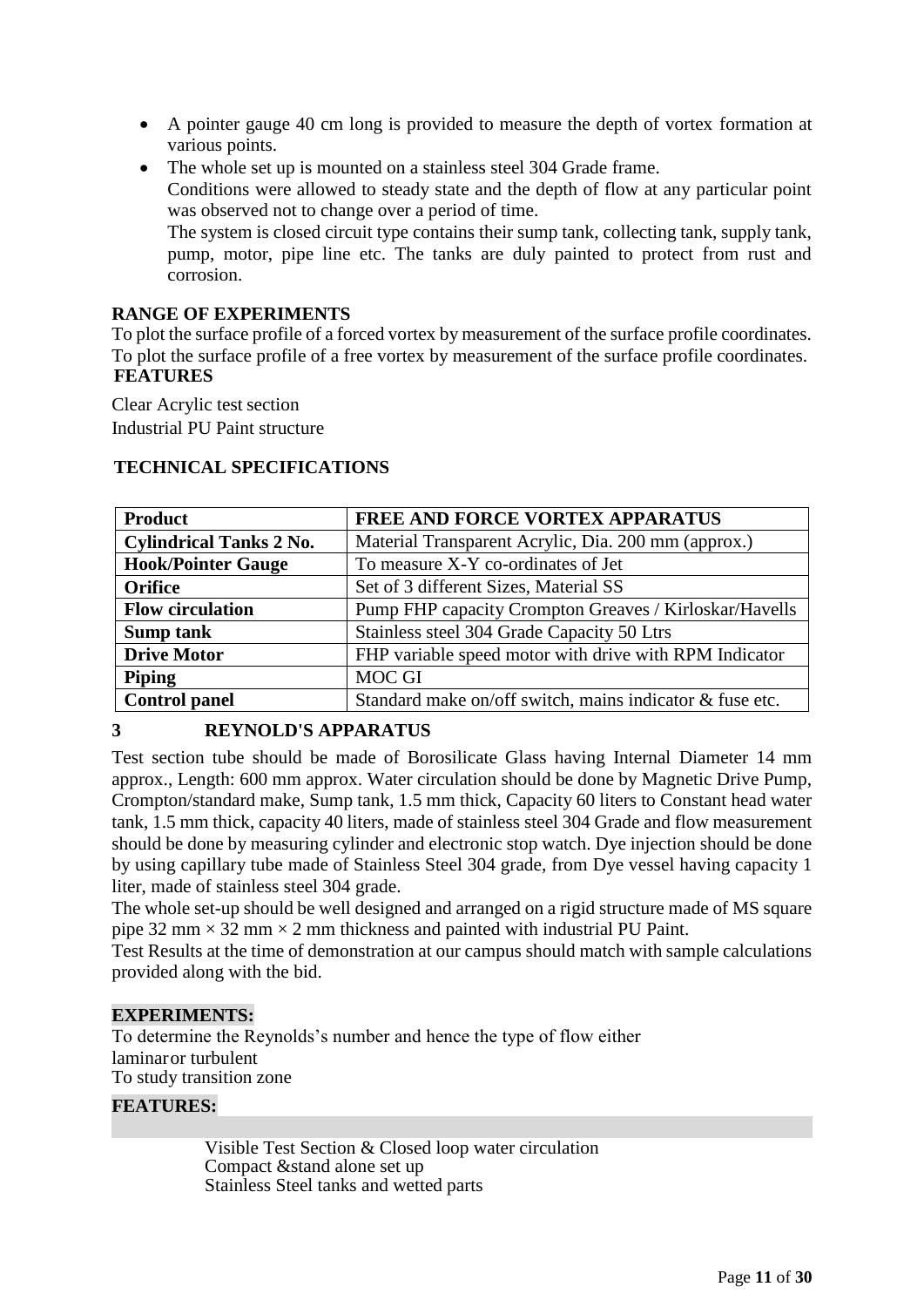#### Industrial PU Paint structure

| песнічісацірстанця.                              |                                                        |
|--------------------------------------------------|--------------------------------------------------------|
| <b>Product</b>                                   | <b>Reynolds' Apparatus</b>                             |
| <b>Tube</b>                                      | <b>Material Borosilicate Glass</b>                     |
| Dye vessel                                       | Material Stainless Steel, Suitable Capacity            |
| <b>Capillary Tube</b>                            | <b>Material Copper/Stainless Steel</b>                 |
| <b>Constant Head Water Tank Capacity 30 Ltrs</b> |                                                        |
| <b>Water Circulation</b>                         | FHP capacity make Crompton Greaves / Kirloskar/Havells |
| <b>Piping</b>                                    | <b>MOC GI</b>                                          |
| <b>Flow Measurement</b>                          | <b>Using Measuring Cylinder</b>                        |
| <b>Sump Tank</b>                                 | Capacity 50 Ltrs MOC SS                                |
| <b>Stop Watch</b>                                | Electronic                                             |
| <b>Control Panel</b>                             | On/Off Switch, Mains Indicator, etc.                   |

#### **TECHNICALDETAILS:**

#### **4 IMPACT OF JET ON VANES APPARATUS**

The visible test section should be fitted with a nozzle made of brass and jet enclosure should be made of Acrylic. Two targets i.e. 90° Flat Plate and 180° Hemispherical Cup should be provided for study. Water circulation should be done by FHP Pump, Crompton/standard make, from sump tank, 1.5 mm thick, Capacity 50 liters made of stainless steel 304 Grade and flow measurement should be done by measuring tank, 1.5 mm thick, Capacity 30 Ltrs, made of stainless steel 304 Grade with piezometer tube and electronic stop watch. Dead weights set should be provided with set-up.

The lift of stem and weight added to the pan on other side gives the calculation of corresponding force. The flow rate of water is measured using measuring tank and stop watch provided.

#### **EXPERIMENTS:**

 $\Box$  To study the force developed by impact of jet on different surfaces.

# **FEATURES:**

Visible Test Section & Closed loop water circulation Compact &stand alone set up Stainless Steel tanks and wetted parts Industrial PU Paint structure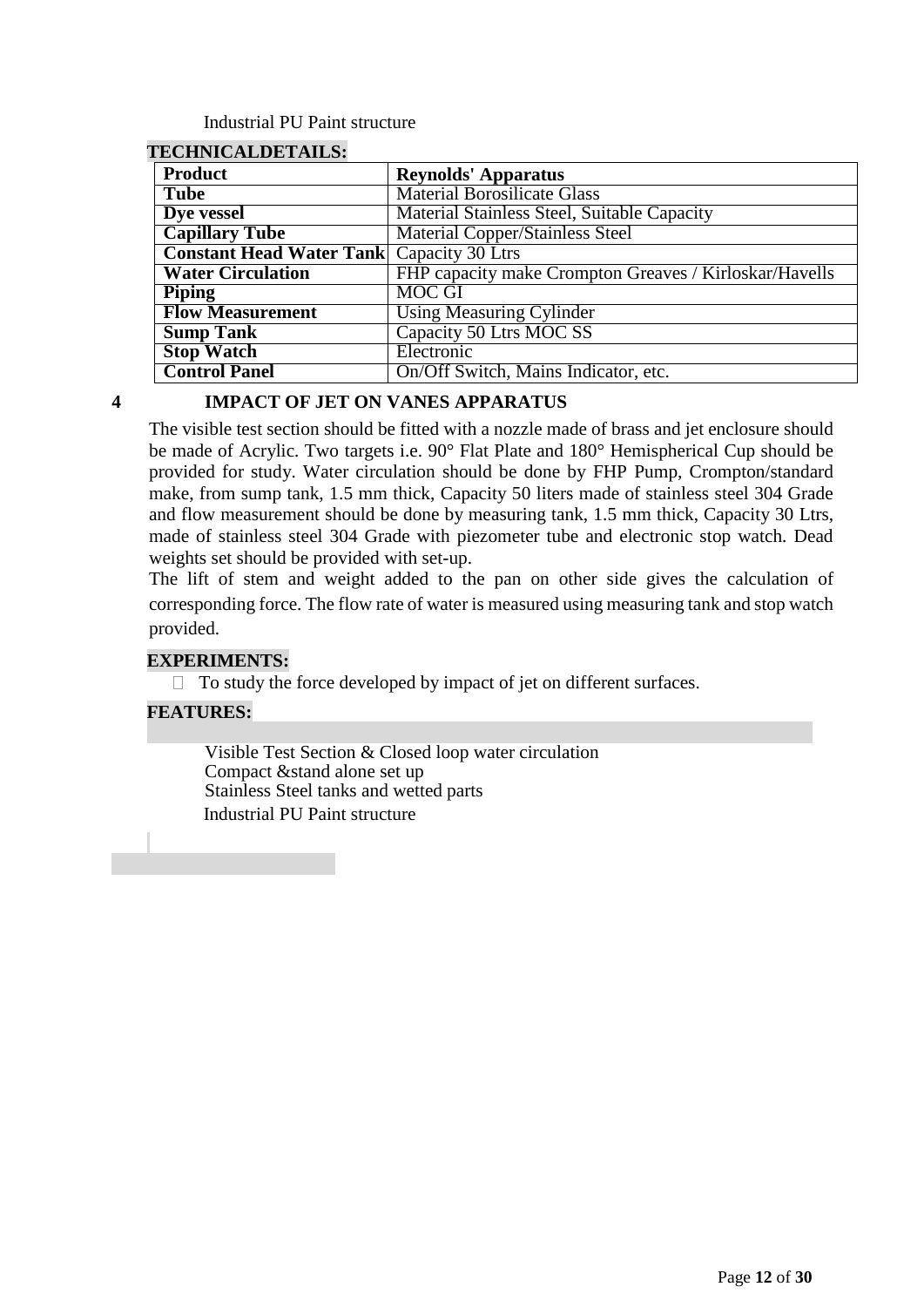#### **TECHNICALDETAILS:**

| <b>Product</b>        | <b>IMPACT OF JET ON VANES APPARATUS</b>                       |
|-----------------------|---------------------------------------------------------------|
| <b>Test surface</b>   | Set of 2 Flat Plate & Hemispherical Cup                       |
| <b>Nozzle</b>         | <b>Material Brass/SS</b>                                      |
| <b>Enclosure</b>      | Clear acrylic                                                 |
| <b>Supply Tank</b>    | Capacity 50. MOC SS                                           |
| <b>Measuring tank</b> | Capacity 30 Liters MOC SS fitted with Piezometer Tube & scale |
| <b>Pump</b>           | FHP capacity make Crompton Greaves / Kirloskar/Havells        |
| <b>Piping</b>         | <b>MOC GI</b>                                                 |
| <b>Stop Watch</b>     | Electronic                                                    |

# **5 STUDY OF HEAD LOSS IN PIPE FITTINGS, SUDDEN ENLARGEMENT & CONTRACTION APPARATUS**

Two Pipe Test sections of Dia. ½", 34" with pressure tapping length 1.0 m should be made of stainless steel 304 Grade. The set up should consists of a 1/2 bend and elbow, a sudden expansion & sudden contraction fitting from 15mm to 25mm, ball valve and gate valve. Water circulation should be done by FHP Pump, Crompton/standard make, from sump tank, 1.5 mm thick, Capacity 50 liters made of stainless steel 304 Grade and flow measurement should be done by measuring tank, 1.5 mm thick, Capacity 30 Ltrs, made of stainless steel 304 Grade with piezometer tube and electronic stop watch. Pressure measurement should be done by Inverted U-Tube Manometer (no Mercury needed). Pressure tapings are provided at inlet and outlet of these fittings under test. Present setup is self-contained water re-circulating unit, provided with a sump tank and a centrifugal pump etc. Flow control valve and by-pass valve are fitted in water line to conduct the experiment on different flow rates. Flow rate of water is measured with the help of measuring tank and stop watch.

The whole set-up should be well designed and arranged on a rigid structure made of MS square pipe 32 mm  $\times$  32 mm  $\times$  2 mm thickness and painted with industrial PU Paint. Test Results at the time of demonstration at our campus should match with sample calculations provided along with the bid.

#### **EXPERIMENTS:**

- $\Box$  To determine loss of head in the fittings at various water flow rates
- $\Box$  To measure the loss coefficient for the pipe fittings

#### **FEATURES:**

Visible Test Section Closed loop water circulation Compact &stand alone set up Stainless Steel tanks and wetted parts Industrial PU Paint structure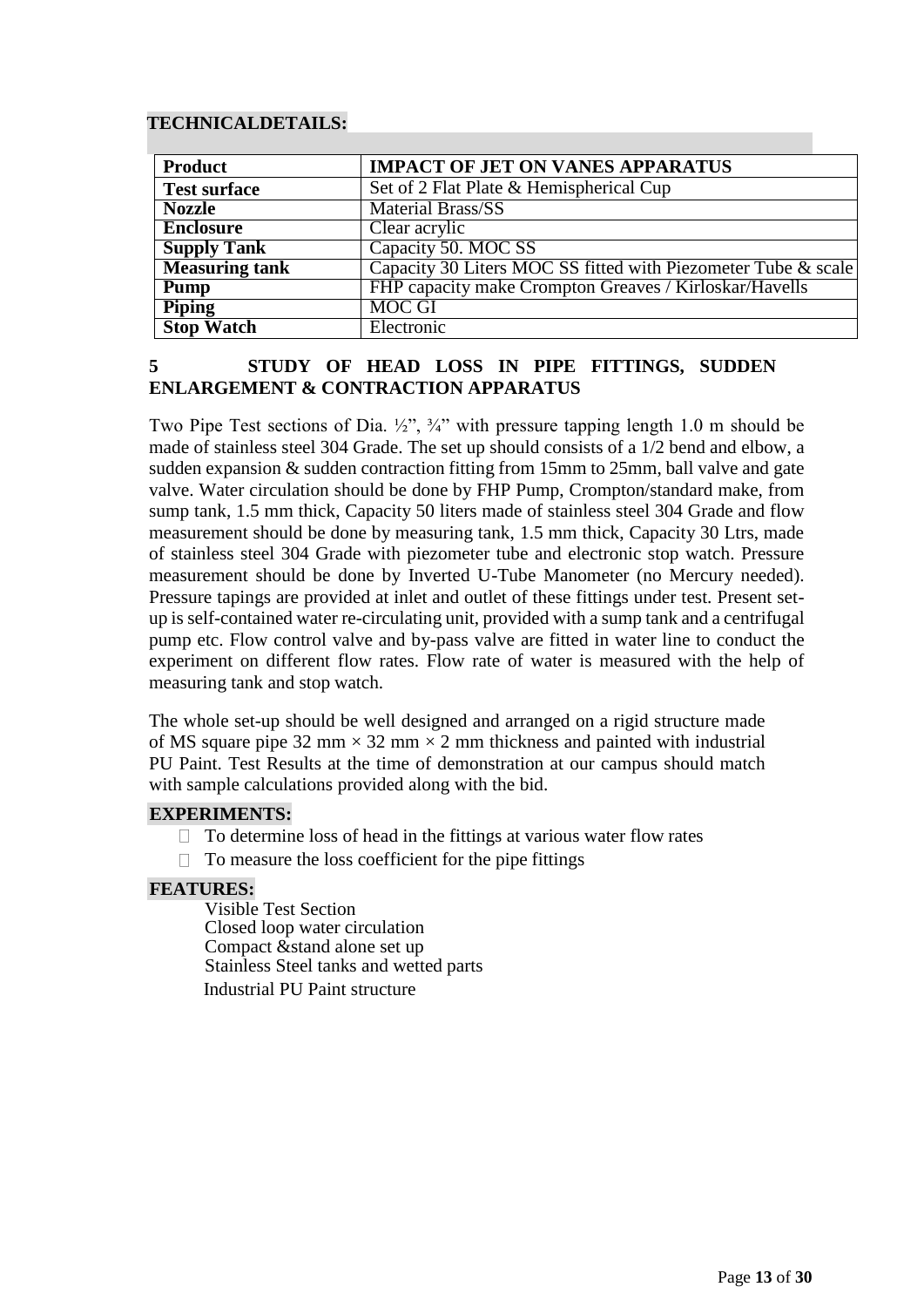# **TECHNICAL DETAILS**

| <b>Product</b>           | Study of Head loss in pipe fittings, sudden enlargement $\&$ |  |  |
|--------------------------|--------------------------------------------------------------|--|--|
|                          | contraction apparatus                                        |  |  |
| <b>Test Section</b>      | <b>Sudden Enlargement</b> From 15mm to 25mm                  |  |  |
|                          | <b>Sudden Contraction From 25mm to 15mm</b>                  |  |  |
|                          | Fittings Size 1/2" Bend, Elbow, Meter Bend, Ball valve, Gate |  |  |
|                          | valve Straight pipe section for Study of friction in pipe.   |  |  |
| <b>Water Circulation</b> | FHP capacity make Crompton Greaves / Kirloskar/Havells       |  |  |
| <b>Flow Measurement</b>  | Capacity 30 Ltrs. MOC SS fitted with Piezometer Tube & scale |  |  |
| <b>Piping</b>            | <b>MOC GI</b>                                                |  |  |
| <b>Sump Tank</b>         | Capacity 50 Ltrs MOC SS                                      |  |  |
| <b>Stop Watch</b>        | Electronic                                                   |  |  |
| <b>Control Panel</b>     | On/Off Switch, Mains Indicator etc.                          |  |  |

# **6 CURRENT METER Cup Type (Pygmy type) Current Meter with direct velocity Counter**

As per IS Specifications Cup type (Pygmy type) current meter consist of wedding rod of 120cm long with stand to hold with direct digital velocity counter. **Sensor**

| <b>Type</b>                      |                      | Magnetic/Optical sensor with one pulse per revolution.                                           |  |  |
|----------------------------------|----------------------|--------------------------------------------------------------------------------------------------|--|--|
| Accuracy                         |                      | $\pm 1\%$ for range 0.03 - 0.3 m/s and $\pm 0.5\%$ for 0.3 - 4 m/s.                              |  |  |
| Range                            |                      |                                                                                                  |  |  |
| Pygmy Cup type                   | $\sim$ 1             | 0.03 to 2.0 meters per second.                                                                   |  |  |
| <b>Velocity Log Model Riv-Mc</b> |                      |                                                                                                  |  |  |
| Display                          |                      | 16 character X 1 line alphanumeric LCD Display with                                              |  |  |
| good visibility in daylight.     |                      |                                                                                                  |  |  |
| Clock                            |                      | Highly stable, quartz controlled clock.                                                          |  |  |
| Input power                      |                      | aline battery.                                                                                   |  |  |
| Operating temp.                  | $\ddot{\cdot}$       | $0-50$ <sup>0</sup> C.                                                                           |  |  |
| Enclosure                        | $\ddot{\phantom{a}}$ | Splash proof, Hand held cabinet.                                                                 |  |  |
| Mode                             | ٠                    | Direct Velocity.                                                                                 |  |  |
| Data storage                     | ٠                    | 99 data values can be stored along with the mode of                                              |  |  |
| Calibration equation             |                      | measurement.<br>:The calibration multiplier and constant can be changed<br>as and when required. |  |  |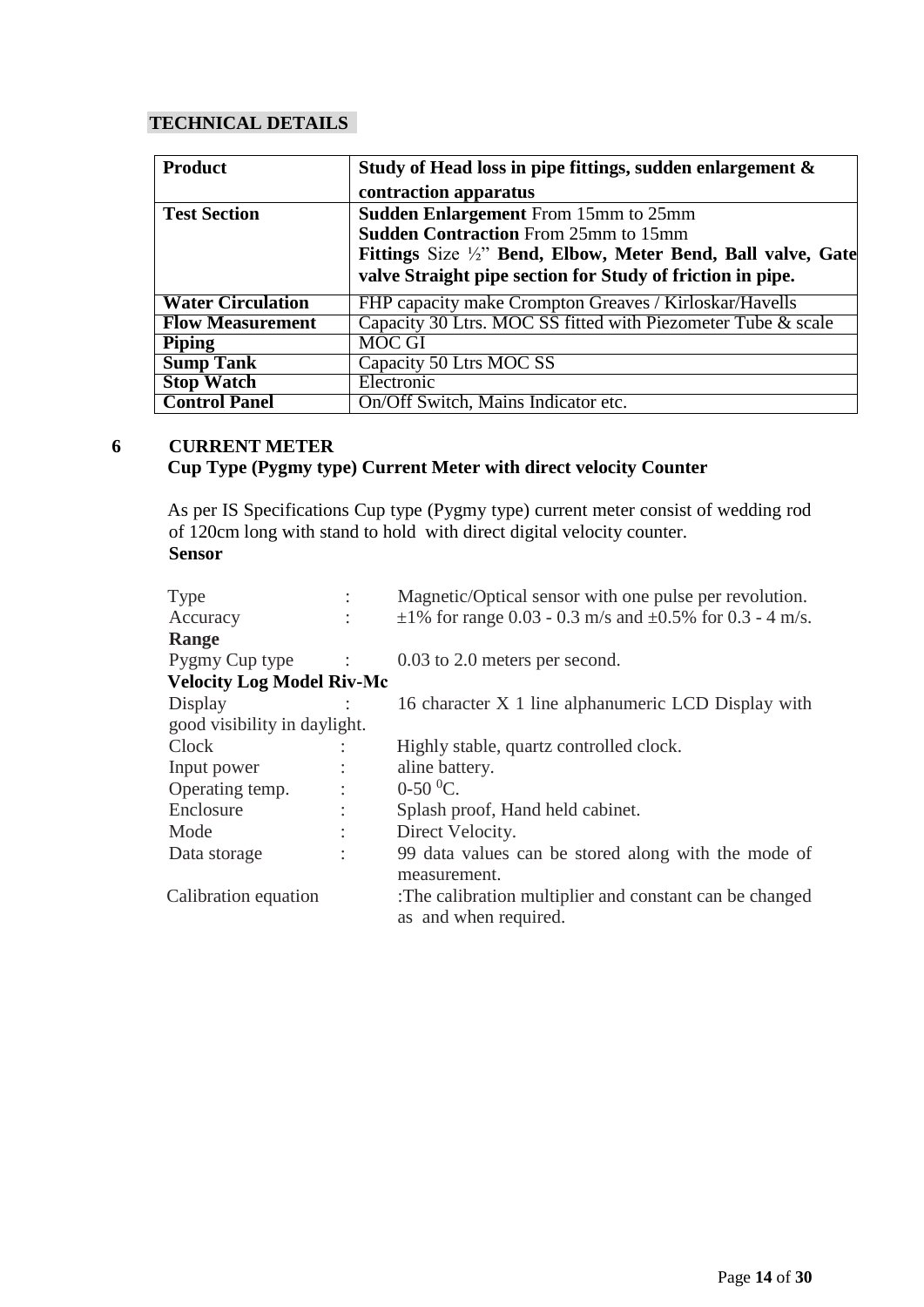# **7 HYDRAULIC RAM**

- Self-contained water circulation unit.
- A sump tank fabricated on 1.5 mm thick S.S. sheet is provided. A drain valve of 15 mm size is provided in the bottom of the tank.
- A supply tank fabricated with 1.5 mm thick S.S. sheet with over flow arrangement and gauge glass tube is provided. Supply tank has the provision for fixing the supply pipe of 50 mm dia of which other end is connected to the ram.
- For the supply head of 2.5 m, the discharge head of the ram will be 15 m (approx.) the discharge will be 360 LPH.
- A pressure gauge is provided with a regulating valve on the delivery side of the ram (delivery pipe is of 15 mm dia)
- Lifted water can be collected by the help of a collecting tank fabricated from 1.5 mm thick S.S. sheet. The tank is provided with gauge glass tube, flow diverting arrangement and a drain valve of 25 mm size.
- Waste water can be measured by the help of another collecting tank fabricated from 1.5mm thick S.S. sheet. The tank is provided with gauge glass tube, flow diverting arrangement and a drain valve of 15 mm size.

# **Experimental Capabilities:**

To determine the efficiency of ram.

# **8 ELECTRICAL ANALOGY APPARATUS**

- The Electrical Analogy Instrument shall have following facilities:-
	- The Apparatus is in two parts namely:-
	- (a) Experimental Setup
	- (b) Analogue Field Plotter
- The experimental set up consists of a transparent tank of 500 mm area and 100 mm depth.
- In this tank the model under study is to be installed.
- The model is to be designed as per the requirement out of copper plates.
- Control Panel should comprising of variable Power Supply 0 24 V DC, 5 Amp. And Digital Voltmeter 0 - 200 V DC.
- A Sample model arrangement shall be given with the set up.
- A probe is mounted on a trolley, which can traverse in two planes fitted on tray to locate equipotential lines,
- Cross-Slide should be with scale and transverse movement in  $X & Y$  direction 0 to 480 mm.
- Necessary potential can be given with the help of analogue field plotter can be displayed on the meter provided.

Test Results at the time of demonstration at our campus should match with sample calculations provided along with the bid.

# *Equipment should be capable of performing following experiment: •*

To draw the equi-potential lines on the graph. •

To draw the streamlines with the help of equi-potential lines for different models.

To draw flow net around different models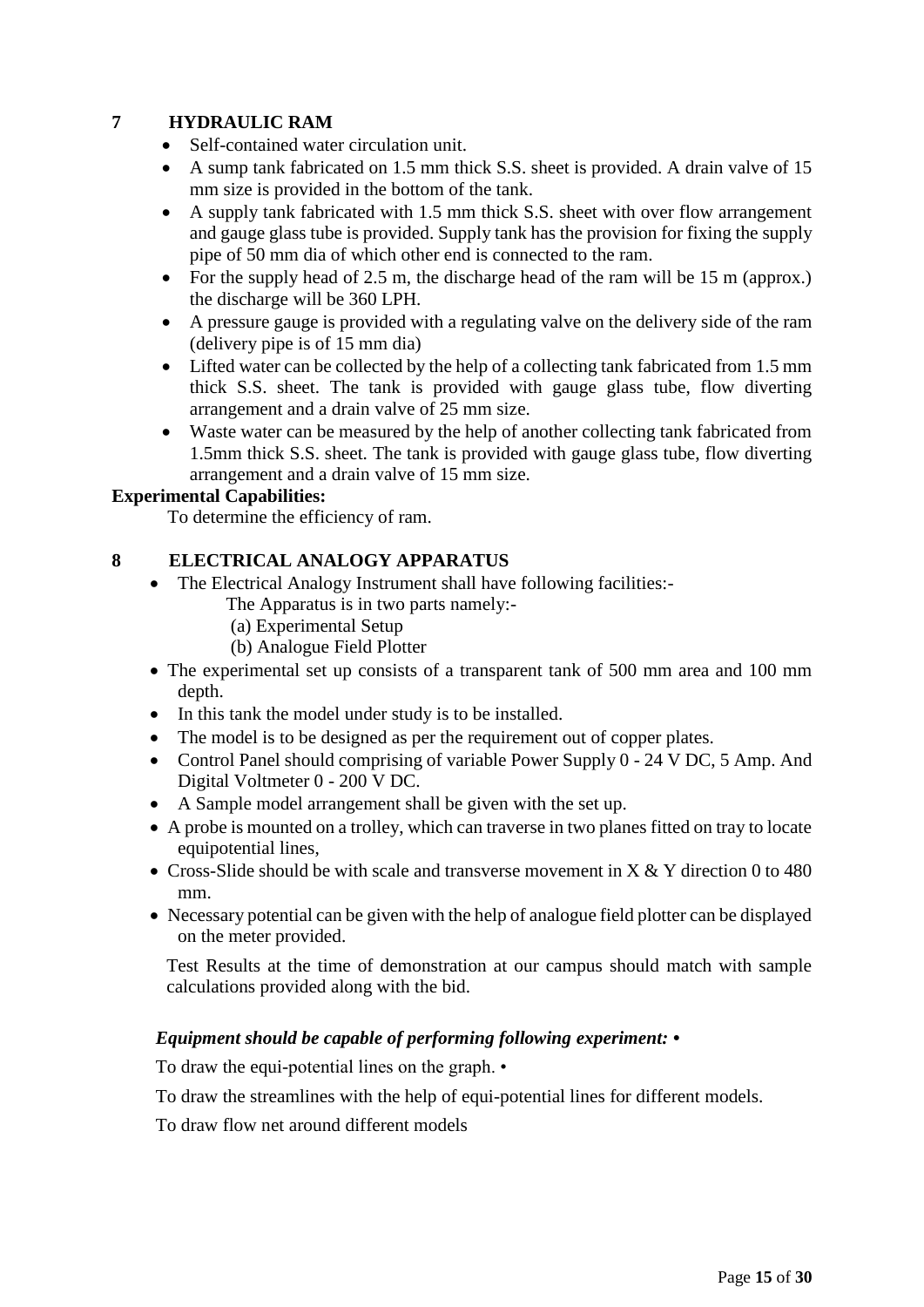# **9 PITOT STATIC TUBE APPARATUS**

Self contained water circulation unit.

- Pump giving adequate flow for meaningful experiments.
- Electrical supply Single phase, 0.5 H.P. Cap.
- Water is drawn from the sump tank and delivered to a pipe line of 50 mm diameter of sufficient length
- A pitot tube of standard design made of stainless steel or brass pipe of 6 mm size is
- provided.
- The pitot tube is fixed below a pitot static gauge of 30 cm size.
- An inclined U tube manometer of 50 cm size is provided to determine the velocity head.
- Discharge of water can be collected by the help of a collecting tank

Equipment should be capable of performing following experiment :

- To find the point velocity for different flow rates of Water and calibrate the Pitot tube.
- To find the co-efficient of Pitot tube between 0.95 to 0.98
- To study the velocity distribution in open channel

#### **10 STOKES LAW**

Single column of internal Diameter 75 mm and Length 120 mm should be made of Borosilicate Glass. Electronic Stop Watch, Steel and glass balls of different sizes should be provided. Tube light arrangement should be provided for visualization.

The whole set-up should be well designed and arranged on a rigid structure painted with industrial PU Paint.

Test Results at the time of demonstration at our campus should match with sample calculations provided along with the bid.

Equipment should be capable of performing following experiment:

- To verify the stocks law and measure the drag Coefficient.
- To plot the graph between drag coefficient Vs Reynolds number.
- To study the motion of a solid particle through a liquid.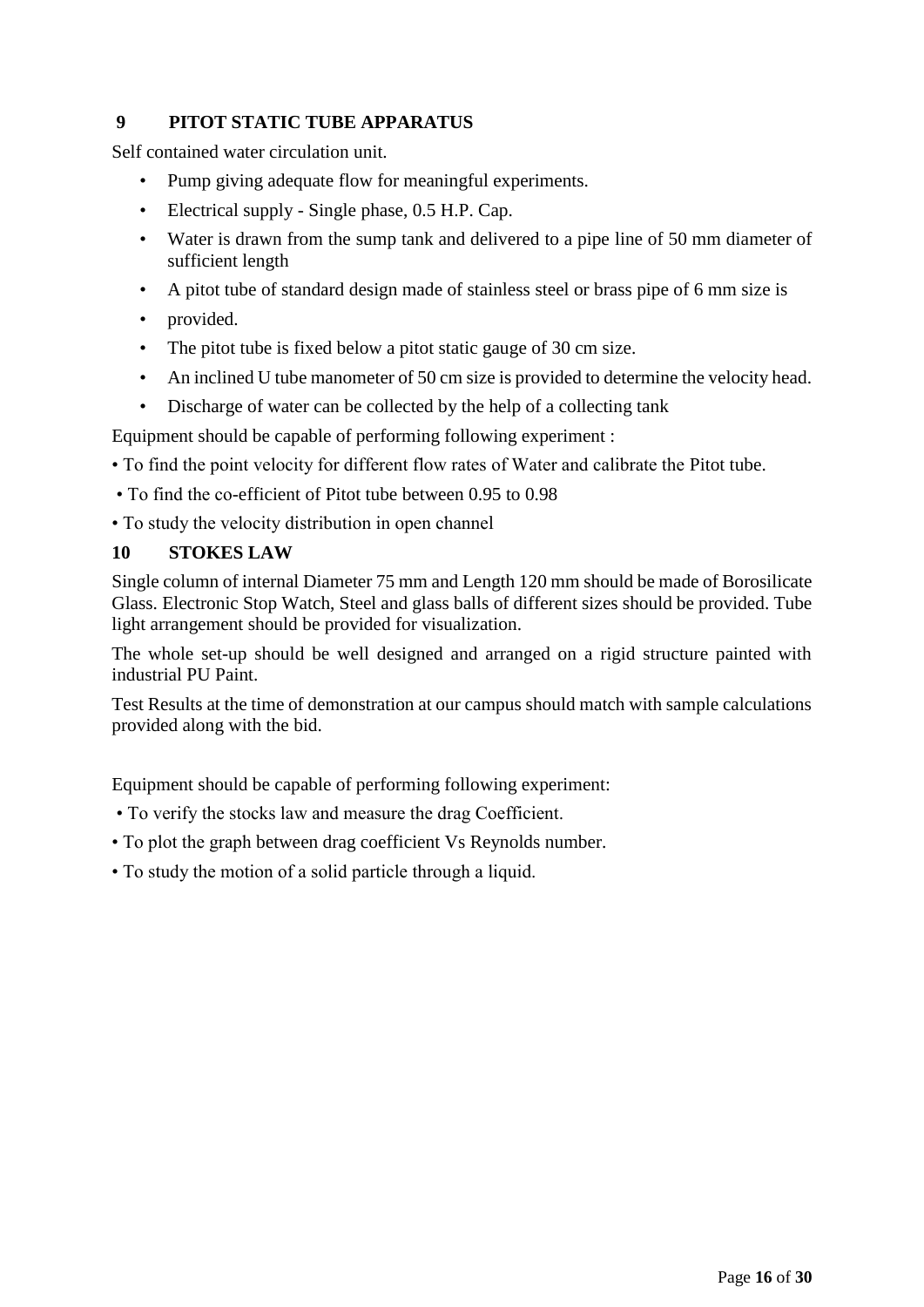# **Transportation Lab**

#### **1 Impact Aggregate Test Machine:-**

IS: 2386 (IV) 9377. This Apparatus is used to determine aggregate impact value of coarse aggregate. The hammer of the tester fall freely from 380 mm height on coarse aggregate for 15 times/15 sec.

#### **Specification:**

The instrument consists of a circular base with two vertical guides. The hammer of weight 13.75 ±0.25 kg can be raised to fall freely down the vertical guides. The height of fall can be adjusted through  $380 \pm 5$ mm. The hammer is provided with a locking arrangement. The hammer falls freely to the base and is removable for emptying. Supplied complete with metal measures 75mm dia x 50mm high (for specimen preparation) and tamping rod 230mm long x 10mm dia.

#### **2 Flash Point (Closed) - Pensky-Martens type apparatus: -**

The apparatus must be in compliance with IS:1209, IS:1448(Part 21), ASTM D93, ISO 2719 and DIN 51758.

The apparatus must be supplied with Oil Cup made of brass fitted with a thermally insulated handle and a shutter opening mechanism for easy removal of cup lid by rotating the handle to disengage the cams.

The apparatus must have Electrical Heating with test jet and electric heater with energy regulator.

The apparatus must be suitable for operation on 220 V, 50 Hz, single phase AC supply.

#### **3 Benkelman Beam As per IRC:81**

With Telescopic Design, preferably aluminium made with Digital Dial Gauge (25 mm travel & 0.001 mm least count). Should be supplied in wooden carrying case and should consist of reference beam, body, two part probe beam and rear zero adjust.

# **4 Bump Integrator (ROMDAS)**

- It is a Vehicle Mounted Bump Integrator System
- This Vehicle Mounted Bump Integrator should consists of an integrating unit which should be mounted in the dicky on the rear axle of a car/jeep.
- Integrating unit, mounted on the dicky integrates the unevenness in cm or pulses.
- Bumps in cm or pulses and corresponding road length in meters should be recorded on a computer based data acquisition system.

# **5 Core Drilling Machine**:

The core cutting machine should be engine driven in compliance with standard EN 12504-1 specifically designed for the purpose of drilling test cores from roads, airport runways, bridges. The core cutting machine should be able to take out cores from pavement of dia 50mm, 75mm, 100mm, 150mm and 200mm, 400mm long using different diamond core bits. All required bits to be supplied along with the core cutting machine.

The machine should have 2 vertical support columns to carry the engine assembly accurately and for a stable configuration.

The machine should have a 6 hp petrol engine with cooling mechanism with minimum vibrations

The core drill speed should be variable from 900-1200 rpm.

The core machine should have drill wrenches and water tap attached to it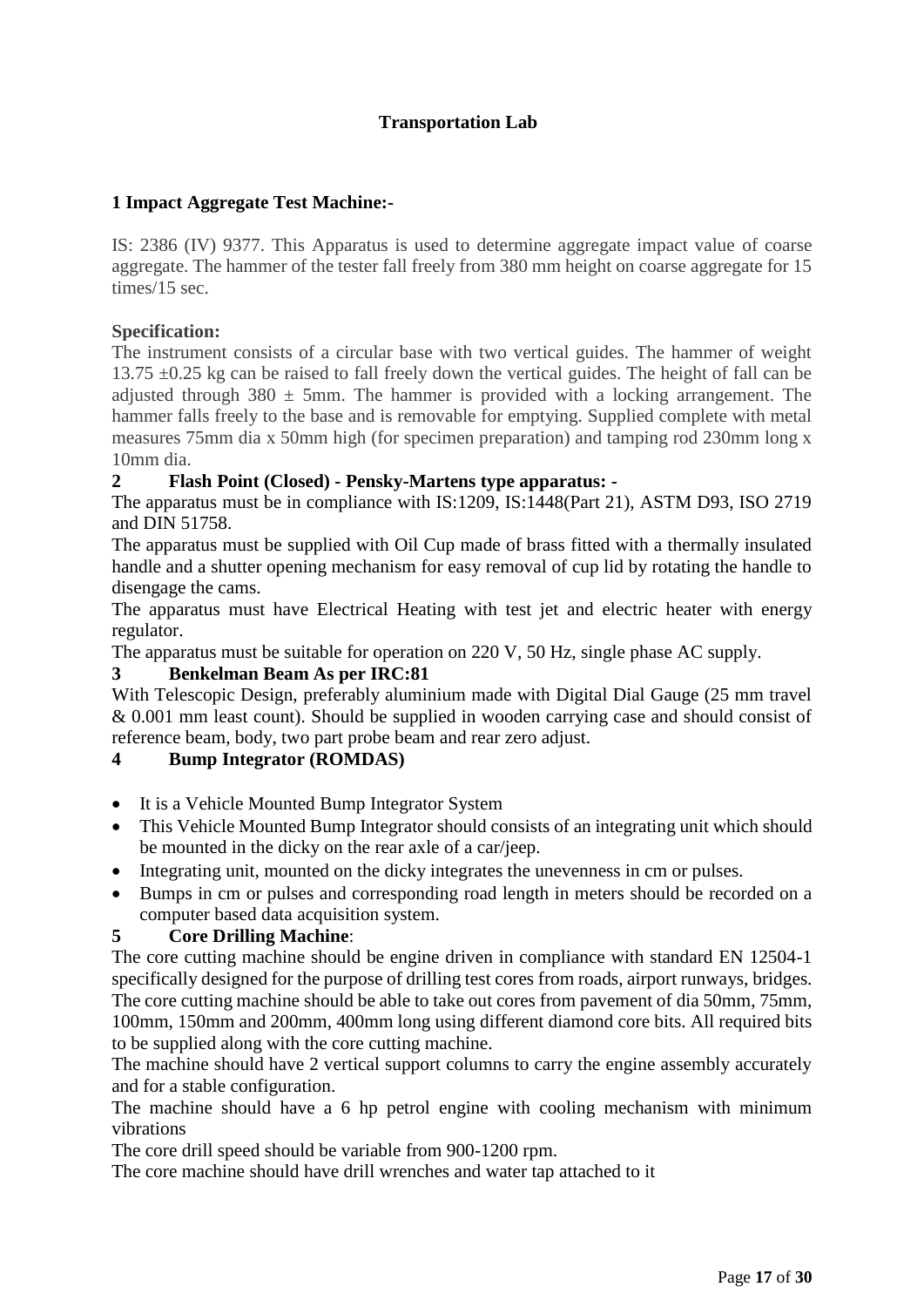#### **6 Dorry Abrasion Testing Machine**

Ref. Standard- BS: 812 Specification-Galvanized Iron(GI), Voltage-220 volts(AC)

The machine should be determine the resistance of aggregate to wear by abrasion. Inadequate abrasion resistance of road-surfacing aggregate means an early loss of the texture depth required to maintain high-speed skidding resistance.

#### **Salient Features**

- It consists of a disc rotating about a shaft connected to a reduction gear box coupled to a motor
- The disc rotates at 28-30 RPM
- Digital Counter with memory retention facility
- Under the rotating disc is a tray with an outlet to facilitate the removal of sand
- Two conical hoppers are mounted on a bracket fixed to the circular tray
- Two holes are provided for mounting two specimens simultaneously
- Two containers with weights are supplied to keep the specimens pressed against the rotating disc
- Suitable for operation on 220 volts, 50cycles, A.C. supply

#### **7 Deval Abrasion Tester**

#### Ref: Std. IS:2386 Part 4), BS:812, ASTM C 131, D2 AASHTO T 96

It should be used to determine the aggregate value of coarse aggregates as per IS 22386 Part 4. The machine consists of the two hollow cylinders, closed at one end and provided with tight fitting covers at the other end, mounted on a shaft at an angle of 30 Deg. To the axis of rotation. The shaft rotates 30-33 rpm through a reeducation gearbox coupled to a motor. Supplied complete with a revolution counter. Suitable for operation of a 415V, 3 phase, 50Hz, AC Supply.

#### **8 Binder/Bitumen Extraction Machine**

Bitumen extraction machine with centrifuge and a capacity of  $1000 \text{ gm} - 1500 \text{ gm}$ , capable of operating at speeds of 5500rpm – 11000 rpm. The equipment should be in conformity with IRC: SP-11.

#### **Concrete Lab**

# **1 Concrete Mixer Pan type capacity 40 litres -**

The Mixer has two wheels so as to easily move around in laboratories for ease of pouring.

The mixer has specially designed paddles to ensure uniform & efficient mixing of cement and aggregate both in dry and wet conditions. The mixer an also be used for mixing other building materials (like fly ash etc.) in both dry and wet conditions.

The mixer is equipped with specially designed hydraulic arrangement for tilting the drum to provide ease in pouring and also simple to clean and maintain.

The mixer is equipped with a 2 HP motor of reputed make suitable for operation on 415V, 50 HZ, Three Phase AC Supply which provides the drum a standard 24 RPM.

The overall dimension should be 910mm  $\times$  875mm  $\times$  1250mm.

The mixer has a lifting mechanism to lift the drum with power pack for ease of operation.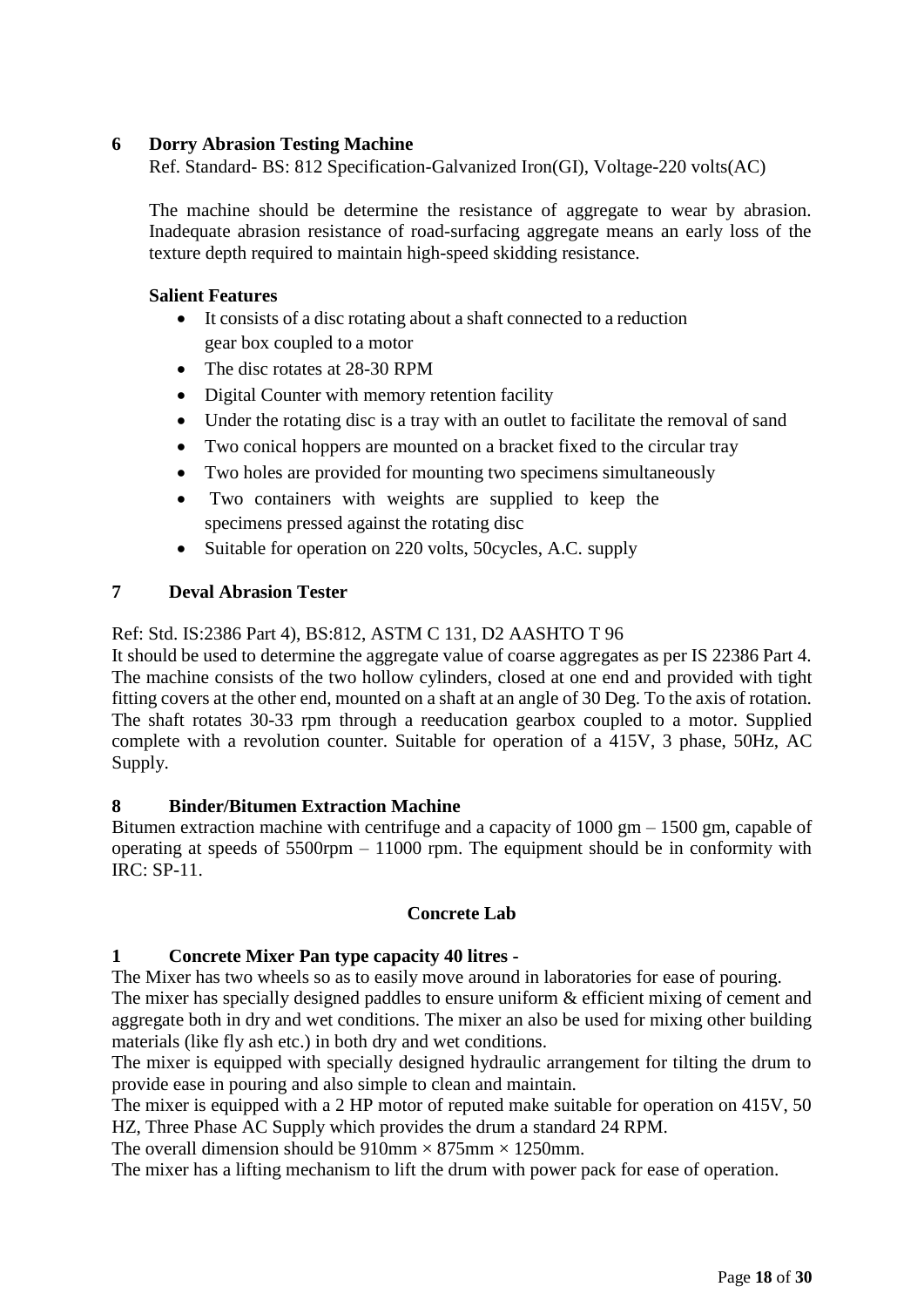The mixer has a clamp mechanism of cover to firmly lock the drum with frame. The mixer is powder coated with a thickness of 90 microns to prevent from atmospheric conditions and hence enhancing the life of mixer.

| <b>Cube Moulds for Concrete (IS: 10086):</b><br>$2^{\circ}$<br>With ISI certification mark, 150mm cubes-       | (Quantity -10 Nos.) |
|----------------------------------------------------------------------------------------------------------------|---------------------|
| <b>Cube Moulds for Cement :-</b><br>3 <sup>7</sup><br>With ISI certification mark, 7.06 cm x 7.06 cm x 7.06 cm | (Quantity -10 Nos.) |

**4 Temperature control Curing Tank: - (Quantity -1 Nos.)**

Curing Tank for 6 cube moulds of 150mm size /12 cubes moulds of 70.6mm size. Temperature Range: 10° C to 100° C (with cooling and heating system) Provision of two removable racks allowing free circulation of water around each cube. The pump, drain valves and electrical equipment are housed in a compartment located at one end of the tank.

For operation on 440 V, 50 Hz, Three Phase, AC supply

# **Structural Analysis Lab**

# **1 Universal Testing Machine-**

Universal Testing Machine Computerized, with digital indicator Capacity, 1000 KN, with Hydraulic Jaws.

Technical Specification

| Column type Load frame          |
|---------------------------------|
| 1000 kN                         |
| Hydraulic                       |
| 0.01kN                          |
| 50-650mm                        |
| $0-600$ mm                      |
| 650mm                           |
| 250 <sub>mm</sub>               |
| $0-50$ mm/min                   |
| <b>Manual Load Control</b>      |
| 3-Phase 440 volt 50Hz AC Supply |
| 1100 mm                         |
| $0.001$ to 500 mm/min           |
|                                 |

• Load measurement accuracy:  $+/- 0.5\%$  of indicated load from 2% to 100% capacity; extended range.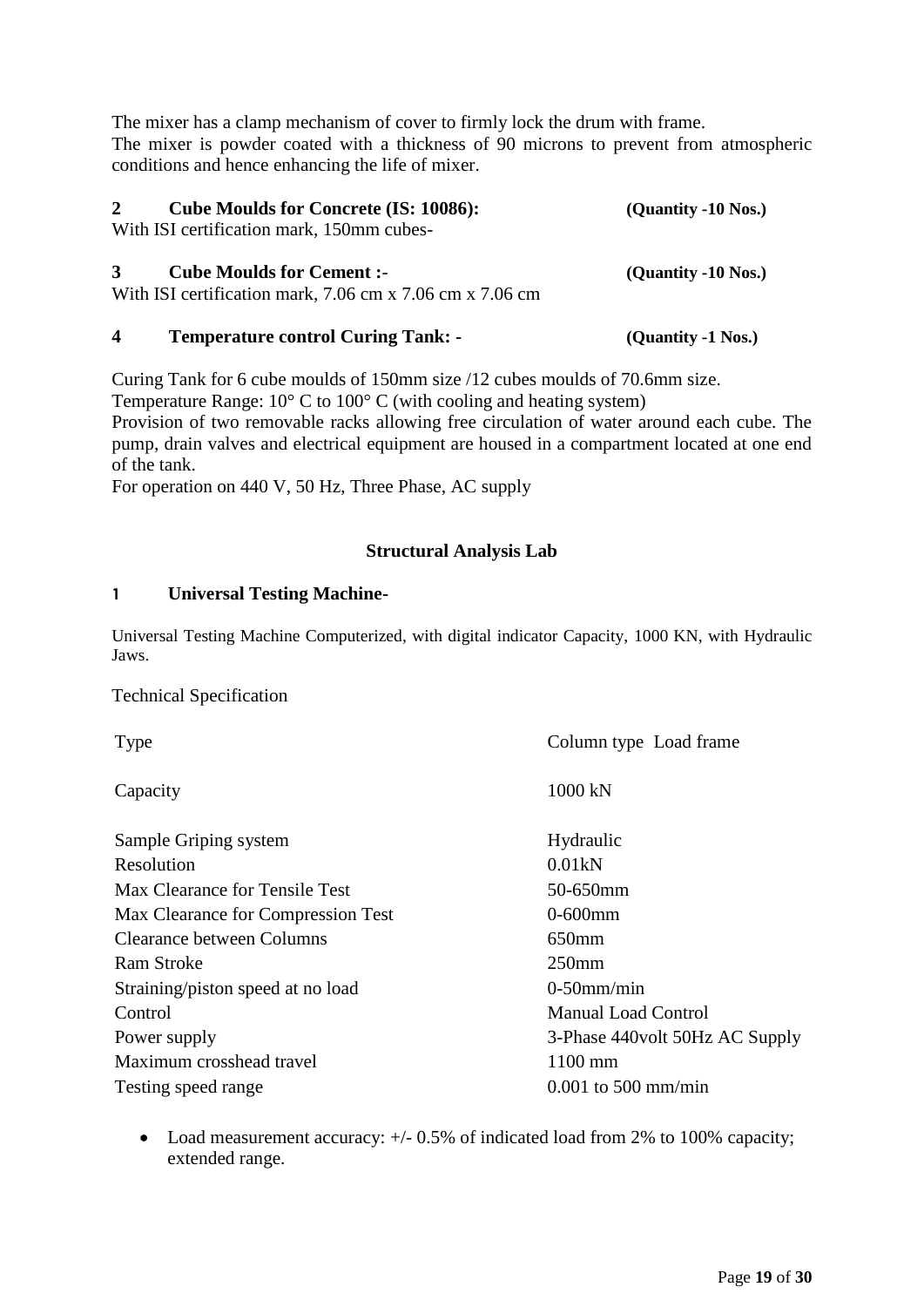- Position measurement accuracy:  $+/-$  0.01% of reading or 0.001 mm, whichever is greater. Speed accuracy: +/- 0.005% of set speed.
- Calibration certificate

Universal Testing machine should be supplied along with the Machine: For Tension Test

- Clamping jaws for round specimens for 8-60 mm (four sets of different sizes)
- Clamping Jaws for Flat Specimens thickness 0-30mm (1 Set)

For Compression Test

- Pair of compression plates -220mm- 1 No
- Spherical seating facility for cube test

For Transverse Test:

Table with adjustable roller

- Width of roller -140 mm
- Diameter of roller- 50mm
- Maximum clearance between support 600mm
- Radius of Punch Tops-16mm, 22mm 1 No each

Software is required for the Data analysis for all the sample at UTM along with the computer set having configuration at least i-5 processor, 8GB RAM – 1No

Laser jet black and white printer – 1 No

Attachments as per below details

- Electronic extensometer strain gauge type with 5 mm, 5mm extension and gauge length 0- 50mm. -1 No
- Bend Rebend Test Attachment 1No

Note: - quotation must have following things

- 1. Complete layout plan and elevation.
- 2. Pictorial view
- 3. Foundation drawing
- 4. Sample calculation to be provided and verified on site.

#### **2 Charpy and I-Zod Impact Test Machine**-

Pendulum Drop Angle: (140 Degree for Charpy Test) & (90 Degree for IZOD Test) Pendulam Effective Wt.: (21.400 Kg for Charpy Test) & (21.300 Kg for IZOD Test) Pendulum impact energy: 300J (Charpy Test) & 168 J for IZOD Test Striking Velocity of Pendulum: 2.45 m/sec for Charpy Test & 3.857 m/sec for Izod TestMin Scale graduation: 2J

Max Permissible loss by friction etc.: 0.50% of impact Energy. The apparatus is provided with antirust attractive powder coating.

#### **3 Two-Hinged Arch Apparatus**-

The model should have a span of 100cm and rise 25cm. Both ends should have hinge but one of the ends should also be free to move longitudinally. A lever arrangement may be fitted at this end for the application of known horizontal inward force for measuring the horizontal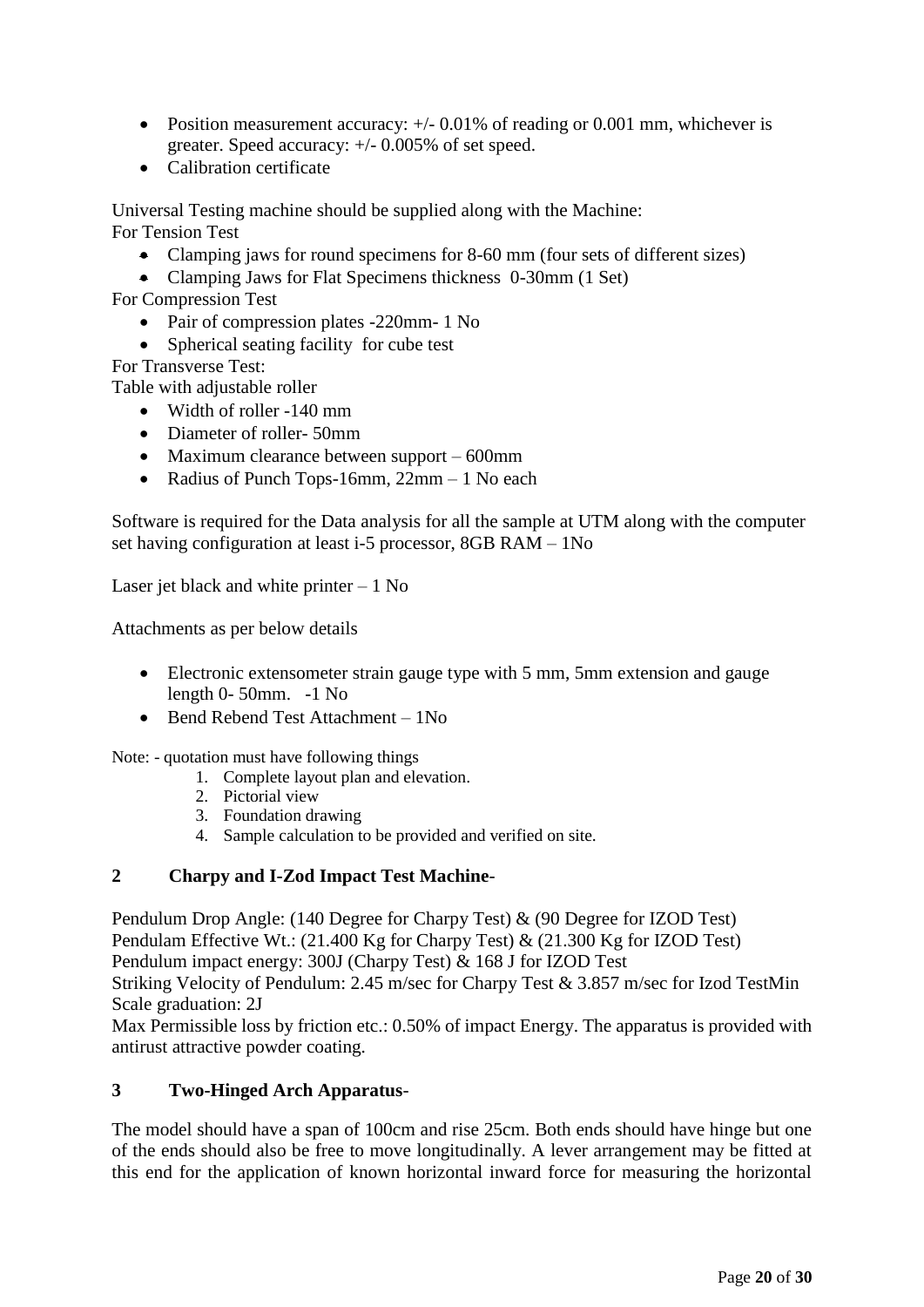thrust. Along the horizontal span of the arch various points are marked at equidistant for the application of load. This being a statically indeterminate structure of the first degree. A dial gauge with 25mm travel (with magnetic base) should be supplied with the apparatus. Mild steel apparatus supplied should be complete with a supporting stand and a set of weights. The apparatus is provided with antirust attractive powder coating.

# **4 Redundant Joint Apparatus-**

Apparatus should consists of three suspension members (spring balances) of different stiffness which are jointed at a point to form the redundant joint. The upper end of the suspension members being tied in a position to a vertical wooden board. Arrangement is provided to apply a vertical load at the joint and to measure its horizontal and vertical displacement on a paper and also elongations and forces in the suspension members by the help of dial gauges. Two dial gauges with 25mm travel (with magnetic bases) are supplied with the apparatus. Apparatus to be supplied should be complete with a supporting stand and a set of weights. The apparatus is provided with antirust powder coating.

# **5 Unsymmetrical Bending Apparatus**-

Apparatus consists of an angle of size 1" x 1" x 1/8" or in equivalent metric units of length 80cm is tied as a cantilever beam. The beam is fixed at one end such that the rotation of 450 intervals can be given and clamped such that the principal axis of its cross-section may be inclined at any angle with the horizontal and vertical planes. Also arrangement is provided to apply vertical load at the free end of the cantilever and to measure horizontal and vertical deflection of the free end. The apparatus is provided with antirust powder coating.

# **6 Elastic Coupled/Continuous Beam Apparatus**-

The apparatus consists of beam (Max. span 1 mtr, section  $25 \times 3 \& 25 \times 5$  mm) provided with various supports & loadings. Support arrangement to be there for simply supported, fixed, continuous & cantilever beam. The support bracket is cast and machined at the top. Different support conditions can be had by mounting suitable support fixture at the top of the support bracket. These fixtures can be conveniently connected to the beam as well as base frame. The beam is rectangular in section. An upward load arrangement is achieved by using a chord and a double pulley bracket. Application of known moment at any point on the beam is possible by moment application fixture. The whole arrangement is mounted over a sturdy frame. Two dial gauge measures slope and deflection at various lengths. The apparatus is provided with antirust powder coating. A technical manual describing the apparatus & experiment accompanies the unit.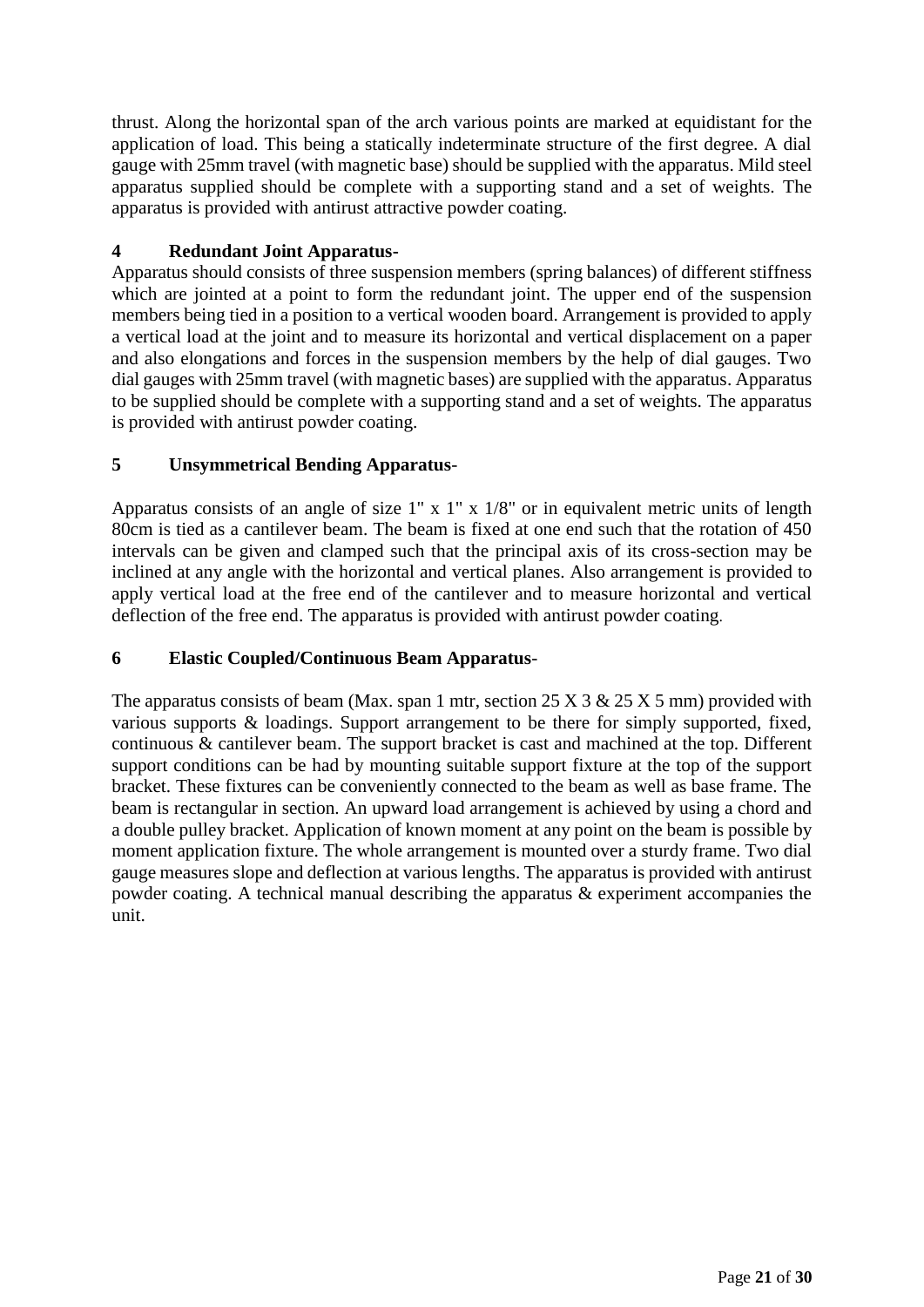#### 4. Special conditions of the tender

- (*To be returned by Tenderer along with the Tender duly signed)* 
	- 1. **GENERAL**: Tenderer, who are Indian Agents of OEMs, should furnish a clear declaration as follows: We declare that I am/we are Accredited Agents of the su ppliers aboard. DGS&D enlistment certificate needs to be attached (applicable only f or the Indian Agents)
	- **2. DEVIATION FROM SPECIFICATIONS**: It is in the interest of the tenderer to stud y the

specifications in the tender schedule thoroughly before quoting so that, if the tenderer makes any deviations, the same are prominently brought out in the body of the tender. If you need to add any optional itemsto your system in order to meet our specification s, you are requested to quote for the total including the option required to suit our requ irements. Otherwise, your tender will not be considered at all.

# **3. TENDERERS SHALL SUBMIT ALONG WITH THEIR TENDER**:

- i. Complete address of the dealing person along with all the details such as e mail, telephone no, Fax etc. Address of the OEM's Banker and their swift code.
- ii. Port of shipment and Country of origin is to be provided for each item.
- iii. Purchase order to be placed on: Should be mentioned in the quotation with full address
- **4. GUARANTEE:** The tenderer has to declare that the goods sold to the buyer unde r this

contract shall be of the best quality and workmanship and shall be strictly in accordance with the specifications.

**5. JURISDICTION:** All questions, disputes, or differences arising under, out of or in connection with the contract, if concluded, shall be subject to the exclusive jurisdictio n at the place from which the acceptance of Tender is issued i.e. Jurisdiction of Mahe ndergarh.

Haryana. Acceptance to this effect is also necessary at the time of opening of Technic al Bid.

- **6. Acknowledgement:** It is hereby acknowledged that we have gone through the tender documents and all the points listed in the various paras outlined in this documents and we abide to agree by them under the penalty of permanent disqualification under the penalty Tender participation and for related penal actions for nonabidance of permanent disqualification for Tender participation and for related penal action.
- **7.** Interested vendors must be able to supply adequate spares and consumable during thr ee years of comprehensive warranty. Vendor should also ensure trouble free service and performance for

another seven years beyond three years Comprehensive warranty and AMC period.

# **8. Schedule of requirement**

Within 60 days of placing of purchase order by the university or the period as decided mutually by the CUH and supplier.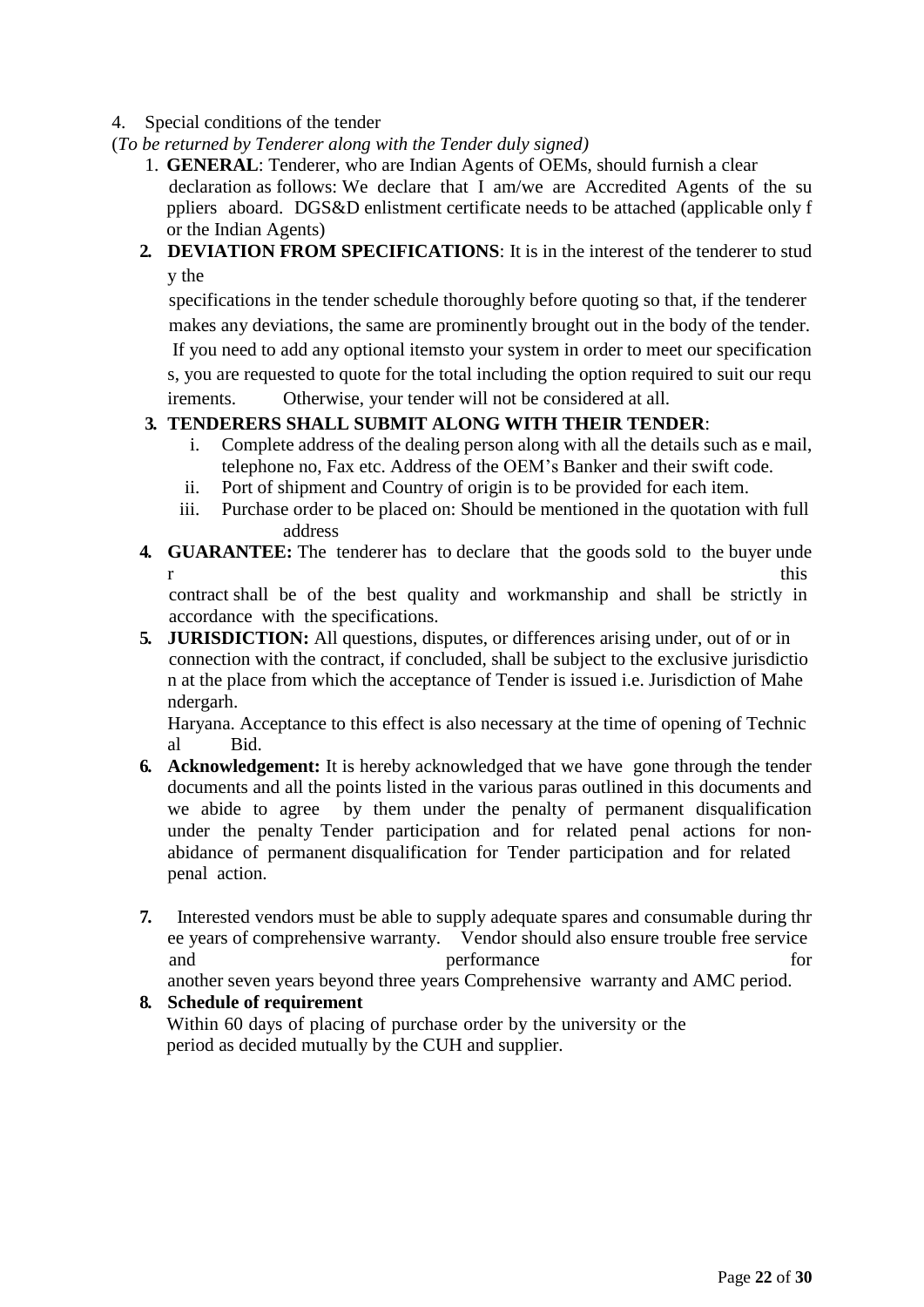# **9. Anenexure(1-8)**

#### **Annexure 1**

#### **PROFORMA FOR PAST PERFORMANCE**

Tender No…………………….Date of Opening………............. Time ......................................................................................................................................hour

| ۰.<br>., |
|----------|
|----------|

| S <sub>1</sub> | Orders placed by (Full   Order No. |          | Description |               | Value of Date of completion of Remarks |        |
|----------------|------------------------------------|----------|-------------|---------------|----------------------------------------|--------|
| N <sub>o</sub> | address of Purchaser)              | and Date | and         | Order in $Rs$ | delivery as per                        | if any |
|                |                                    |          | Quantity of |               | contract/actual                        |        |
|                |                                    |          | ordered     |               |                                        |        |
|                |                                    |          | items       |               |                                        |        |
|                | 2                                  | 3        |             | 5             | 6                                      |        |
|                |                                    |          |             |               |                                        |        |
|                |                                    |          |             |               |                                        |        |
|                |                                    |          |             |               |                                        |        |
|                |                                    |          |             |               |                                        |        |
|                |                                    |          |             |               |                                        |        |
|                |                                    |          |             |               |                                        |        |

Authorized signatory

Name of the Firm: ……………………………………………………………

Signature and Seal of the Tenderer: …………………………………………………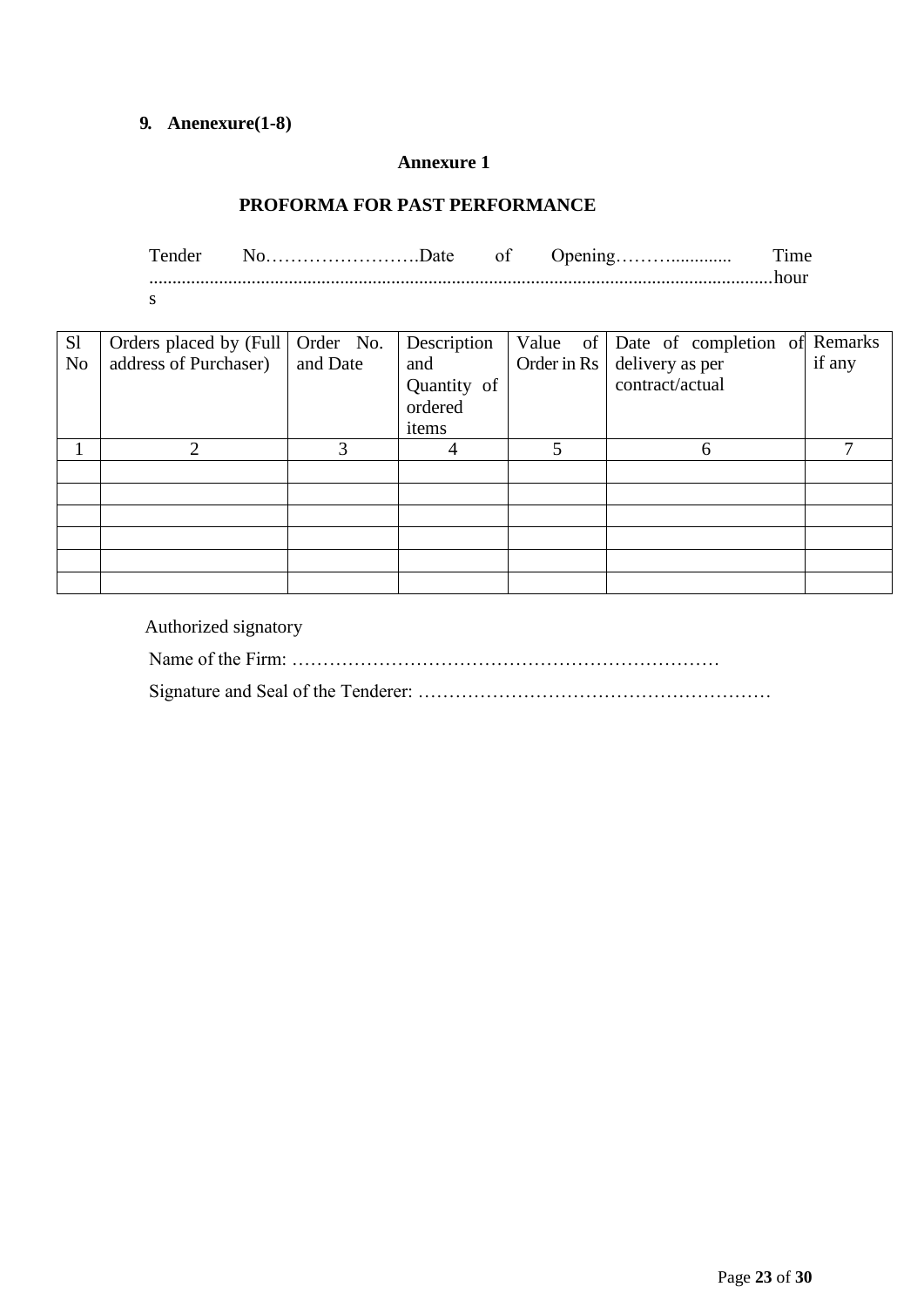#### **Annexure-2**

The bidder should fill in the below format to be submitted in Technical Bid

| S.             | <b>Brief</b>               | Quantity to be | Delivery and                   | Warranty | in AMC ins years |
|----------------|----------------------------|----------------|--------------------------------|----------|------------------|
| N <sub>o</sub> | Description<br>Equipment's | of Supplied    | installation<br>period in days | years    |                  |
|                |                            |                | from date of                   |          |                  |
|                |                            |                | issue<br>OI.<br>purchase order |          |                  |
|                |                            |                |                                |          |                  |
|                |                            |                |                                |          |                  |

Authorized signatory Name of the Firm: …………………………………………………………… Signature and Seal of the Tenderer: …………………………………………………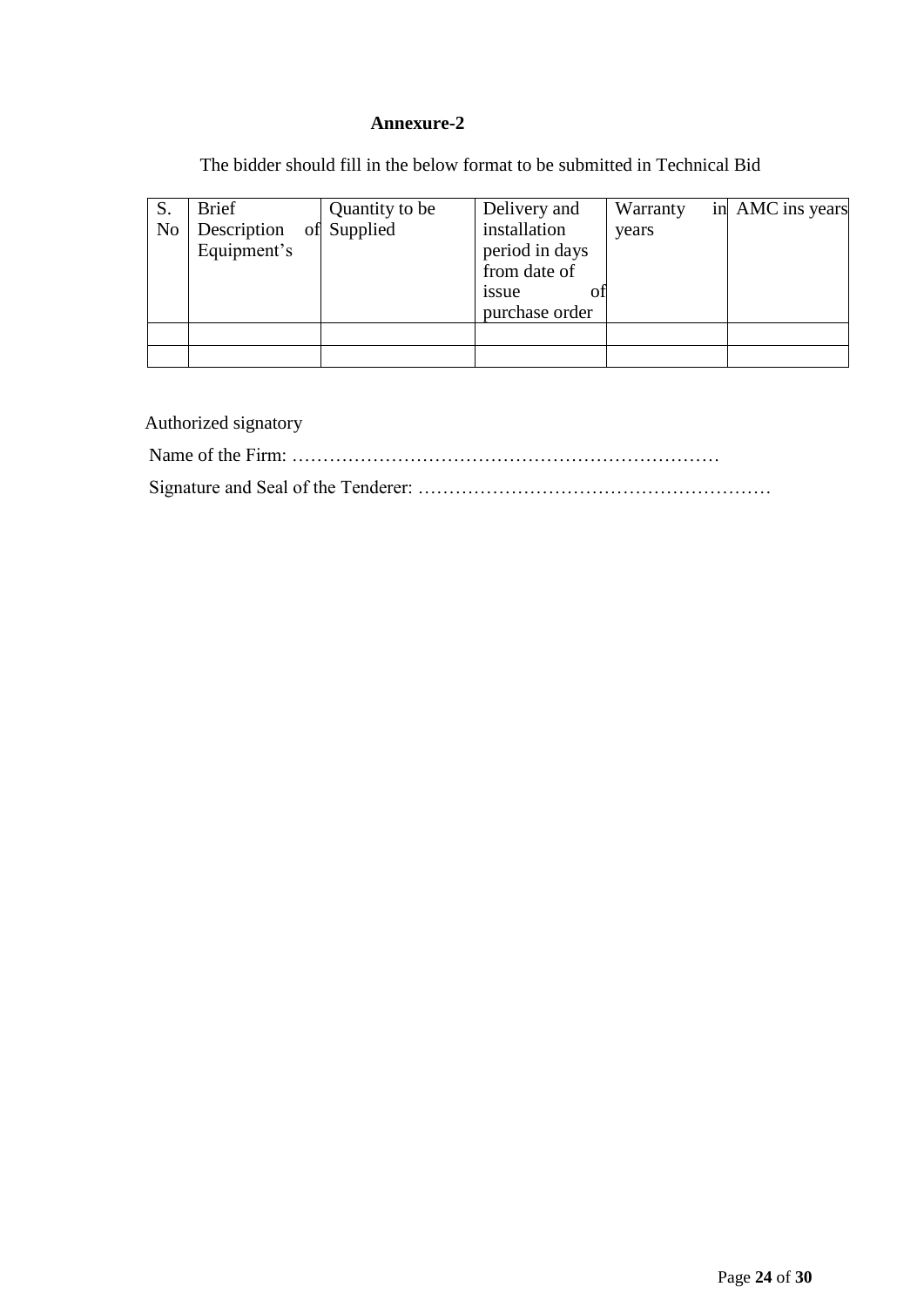#### **Annexure-3 Evaluation of the Tenders**

- **1.**
- a) Central University of Haryana, Mahendergarh shall first evaluate the technical bids. The commercial bids of only those bidders who happened to be responsive/qualified in the technical bids, will be opened.
- b) Decision of the University in the evaluation of the Technical bids shall be final.

# **2. Financial bid evaluation**

The financial quotes submitted by technically responsive/qualified bidders will be opened. Then Contract will be awarded to the successful Bidder whose Bid has been determined to be substantially responsive and has been determined as the Best Value Bid. The bidding will be done based on lowest price quoted item wise.

- 3. **Bid submission timelines:** The timelines for bid-submission etc., will be as it is given in the Tender Schedule published.
- 4. University reserves the right to cancel any or all tenders partially or fully, without assigning any reasons.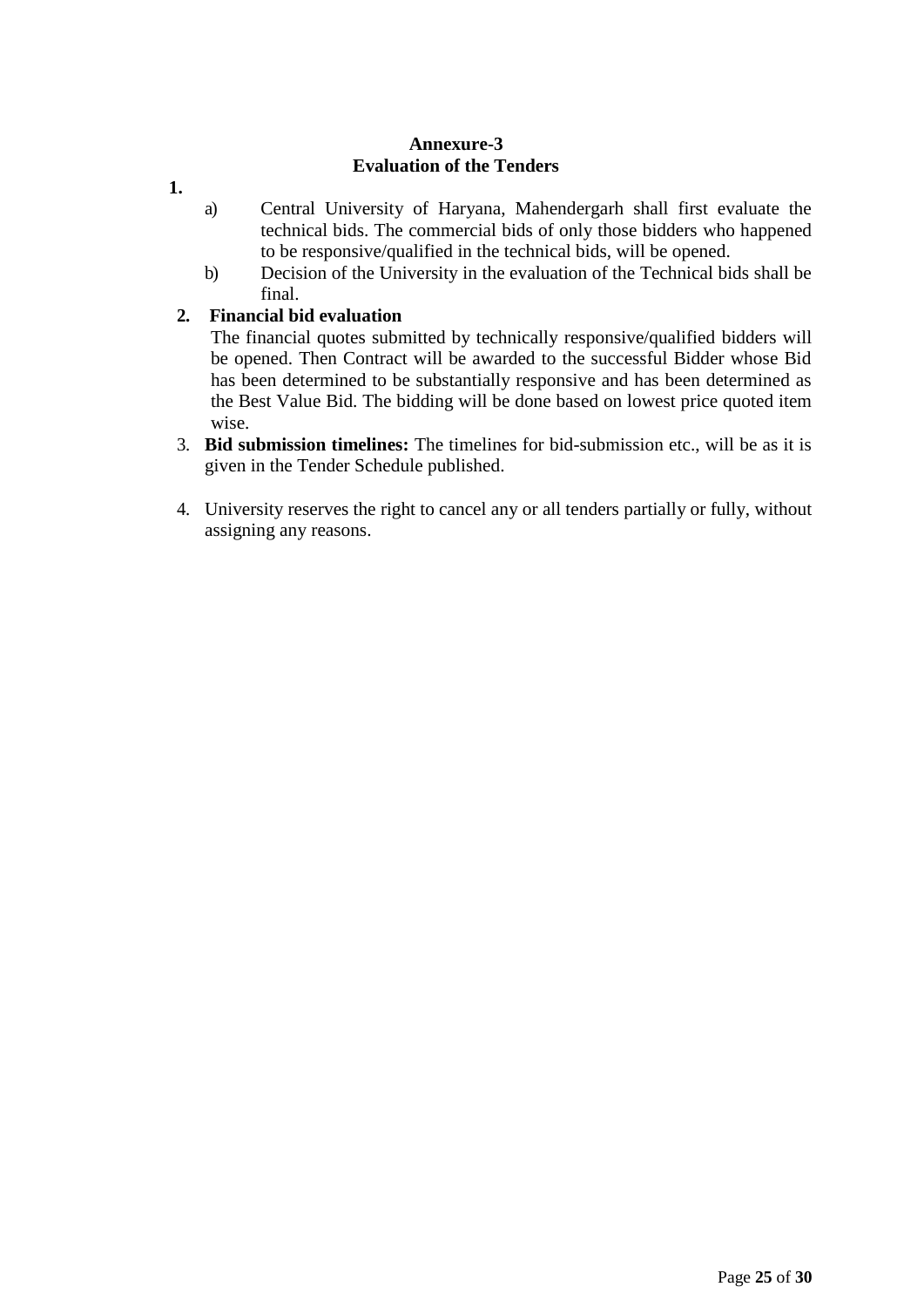#### **Annexure-4**

#### **Terms & Conditions**

# **PAYMENT SCHEDULE**

Payment: 100% payment will be released on delivery and satisfactory installation and commissioning of goods after deduction of taxes as applicable.

# **DELIVERY SCHEDULE**:

The equipment(s)/good(s) are required to be supplied within 60 days (or mutually agreed time- period) on issue of the Purchase Order by the university. In case successful tenderer fails to complete the order in part or whole in the stipulated period of 60 days (or mutually agreed time-period) of a penalty @ 1% of the order value will be imposed per day subject to maximum penalty of 10% the order value. In case the delay is more than four weeks (after the expiry of the stipulated period) the purchase order may be cancelled and the EMD will be forfeited.

# **VALIDITY OF QUOTATION**:

The quotation should be valid for 12 months (365 days) after the date of the opening of the bids.

#### **GARANTEE/WARRANTY**

All the equipments should have an onsite warranty for minimum three years. The warranty shall take effect from the date of successful installation of machine/item and handing over of the system to the user Dept. to its satisfaction**.**

The maintenance services, including spares parts shall be free of cost during the warranty/ guarantee period.

The supplier shall provide assurance to give spare parts of the items/Goods at least for 10 years' time from the date of commissioning.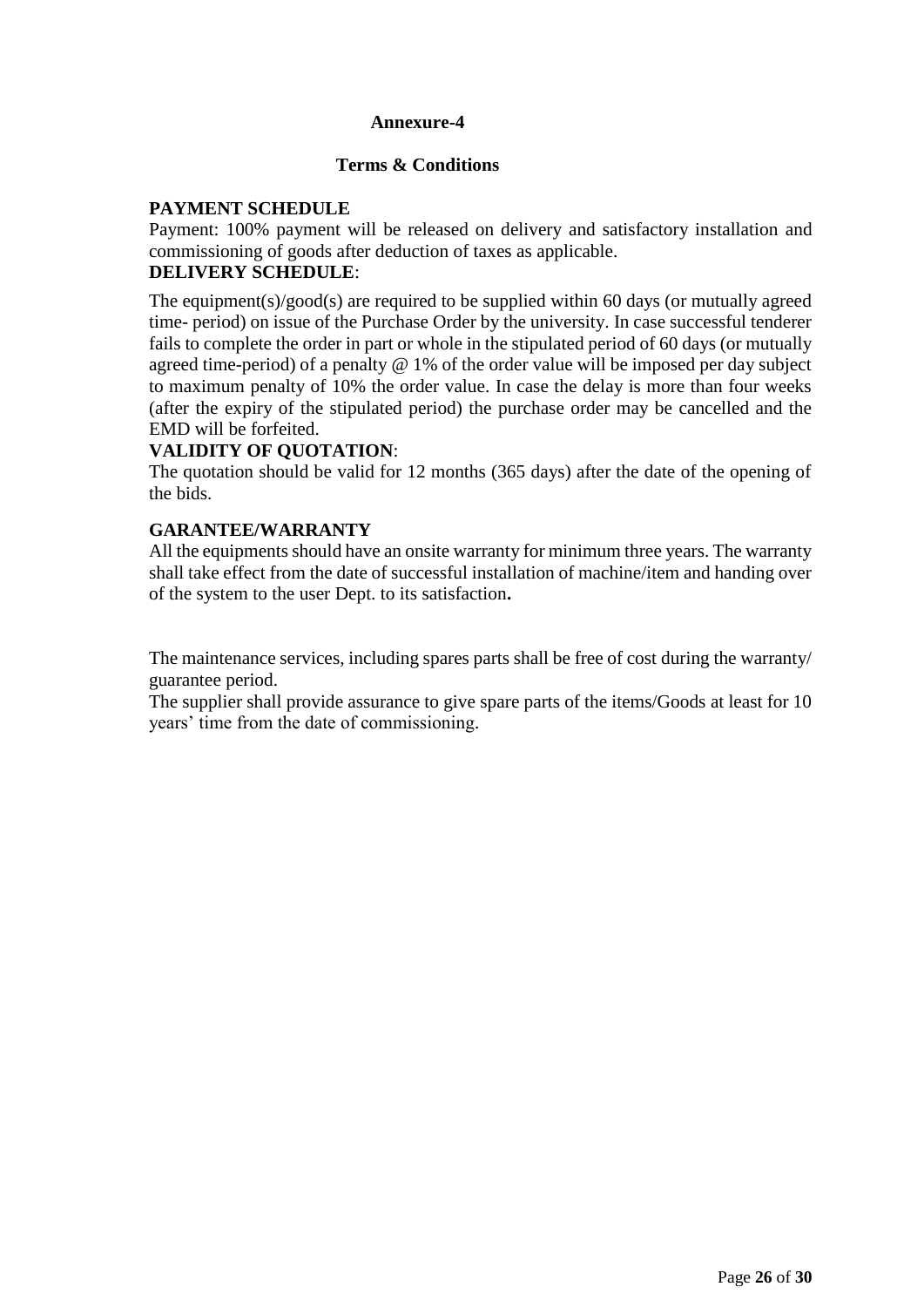#### **Annexure 5:**

#### **FINANCIAL BID/PRICE BID**

| C1<br>ЮI       | Item | Rate | Oty | <b>AMC</b>   |  | tor | Three         | Total | 1n | Rs |
|----------------|------|------|-----|--------------|--|-----|---------------|-------|----|----|
| N <sub>o</sub> |      |      |     | years(In Rs) |  |     | including GST |       |    |    |
|                |      |      |     |              |  |     |               |       |    |    |

**Grand Total**

#### **Total in words:**

Terms and conditions if any:

#### **Annual Maintenance Contract.**

The Bidder should quote the charges for Annual Maintenance Contract (AMC) for 03 (Three Years) . The charges to be quoted pen annum.

| S. No. | AMC Charges (after the warranty period) | Rate |
|--------|-----------------------------------------|------|
|        | First Year                              |      |
|        | Second Year                             |      |
|        | Third Year                              |      |

**Note: The Annual Maintenance Contract (AMC) will be awarded along with Purchase Order but will come into force after the expiry of Warranty period. Payment will be made annually and will be paid after the end of each year after the expiry of warranty period.**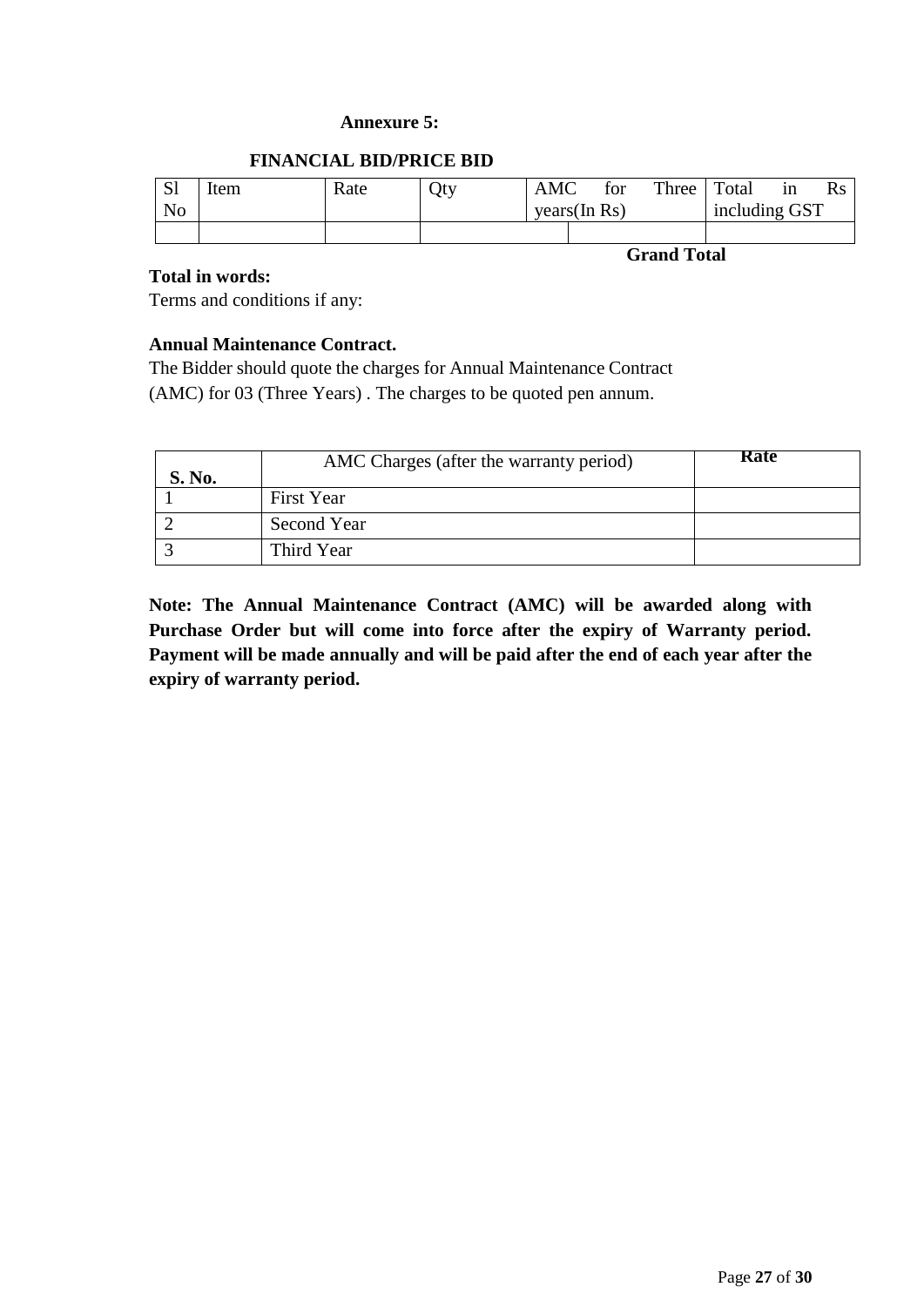#### **Annexure - 5**

#### **TENDER ACCEPTANCE LETTER (To be given on Company Letter Head)**

Date:

To,

\_\_\_\_\_\_\_\_\_\_\_\_\_\_\_\_\_\_\_\_\_\_ \_\_\_\_\_\_\_\_\_\_\_\_\_\_\_\_\_\_\_\_\_\_

\_\_\_\_\_\_\_\_\_\_\_\_\_\_\_\_\_\_\_\_\_\_ Sub: Acceptance of Terms & Conditions of Tender. Tender Reference No: \_\_\_\_\_\_\_\_\_\_\_\_\_\_\_\_\_\_\_\_\_\_\_\_\_\_\_\_\_\_\_ Name of Tender / Work: - \_\_\_\_\_\_\_\_\_\_\_\_\_\_\_\_\_\_\_\_\_\_\_\_\_\_\_\_\_\_\_\_\_\_\_\_\_\_\_\_\_\_\_\_\_\_\_\_\_\_\_\_\_\_\_\_\_\_\_\_\_\_\_\_\_\_\_\_\_\_\_\_\_\_  $\overline{\phantom{a}}$   $\overline{\phantom{a}}$ \_\_\_\_\_\_\_\_\_\_\_\_\_\_\_\_\_\_\_\_\_\_\_\_\_\_\_\_\_\_\_\_\_\_\_\_\_\_\_\_\_\_\_\_\_\_\_\_\_\_\_\_\_\_\_\_\_\_\_\_\_\_\_\_\_\_\_\_\_\_\_\_\_\_  $\overline{\phantom{a}}$  , where  $\overline{\phantom{a}}$ \_\_\_\_\_\_\_\_\_\_\_\_\_\_\_\_\_\_\_\_\_\_\_\_\_\_\_\_\_\_\_\_\_\_\_\_\_\_\_\_\_\_\_\_\_\_\_\_\_\_\_\_\_\_\_\_\_\_\_\_\_\_\_\_\_\_\_\_\_\_\_\_\_\_ \_\_\_\_\_\_\_\_\_\_\_\_\_\_\_\_\_\_\_\_\_\_\_\_\_\_\_\_\_\_\_\_\_\_\_\_\_\_\_\_\_\_\_\_\_\_\_\_\_\_\_\_\_\_\_\_\_\_\_\_\_\_\_\_\_\_\_\_\_\_\_\_\_\_  $\overline{\phantom{a}}$  , where  $\overline{\phantom{a}}$ \_\_\_\_\_\_\_\_\_\_\_\_\_\_\_\_\_\_\_\_\_\_\_\_\_\_\_\_\_\_\_\_\_\_\_\_\_\_\_\_\_\_\_\_\_\_\_\_\_\_\_\_\_\_\_\_\_\_\_\_\_\_\_\_\_\_\_\_\_\_\_\_\_\_ Dear Sir. 1. I/ We have downloaded / obtained the tender document(s) for the above mentioned 'Tender/Work' from the web site(s) namely:

\_\_\_\_\_\_\_\_\_\_\_\_\_\_\_\_\_\_\_\_\_\_\_\_\_\_\_\_\_\_\_\_\_\_\_\_\_\_\_\_\_\_\_\_\_\_\_\_\_\_\_\_\_\_\_\_\_\_\_\_\_\_\_\_\_\_\_\_\_\_\_\_\_\_  $\equiv$  as per your advertisement, given in the above mentioned website(s).

2. I / We hereby certify that I / we have read the entire terms and conditions of the tender documents (including all documents like annexure(s), schedule(s), etc .,), which form part of the contract agreement and  $I /$  we shall abide hereby by the terms  $/$  conditions  $/$  clauses contained therein.

3. The corrigendum(s) issued from time to time by your department/ organisations too have also been taken into consideration, while submitting this acceptance letter.

4. I / We hereby unconditionally accept the tender conditions of above mentioned tender document(s) / corrigendum(s) in its totality / entirety. 5.

I / We do hereby declare that our Firm has not been blacklisted/ debarred by any Govt. Department/Public sector undertaking/Govt. Autonomous organisations.

6. I / We certify that all information furnished by the our Firm is true  $\&$  correct and in the event that the information is found to be incorrect/untrue or found violated, then your department/ organisation shall without giving any notice or reason therefore can summarily reject the bid or terminate the contract, without prejudice to any other rights or remedy including the forfeiture of the full said earnest money deposit absolutely.

Yours faithfully,

(Signature of the Bidder, with Official Seal)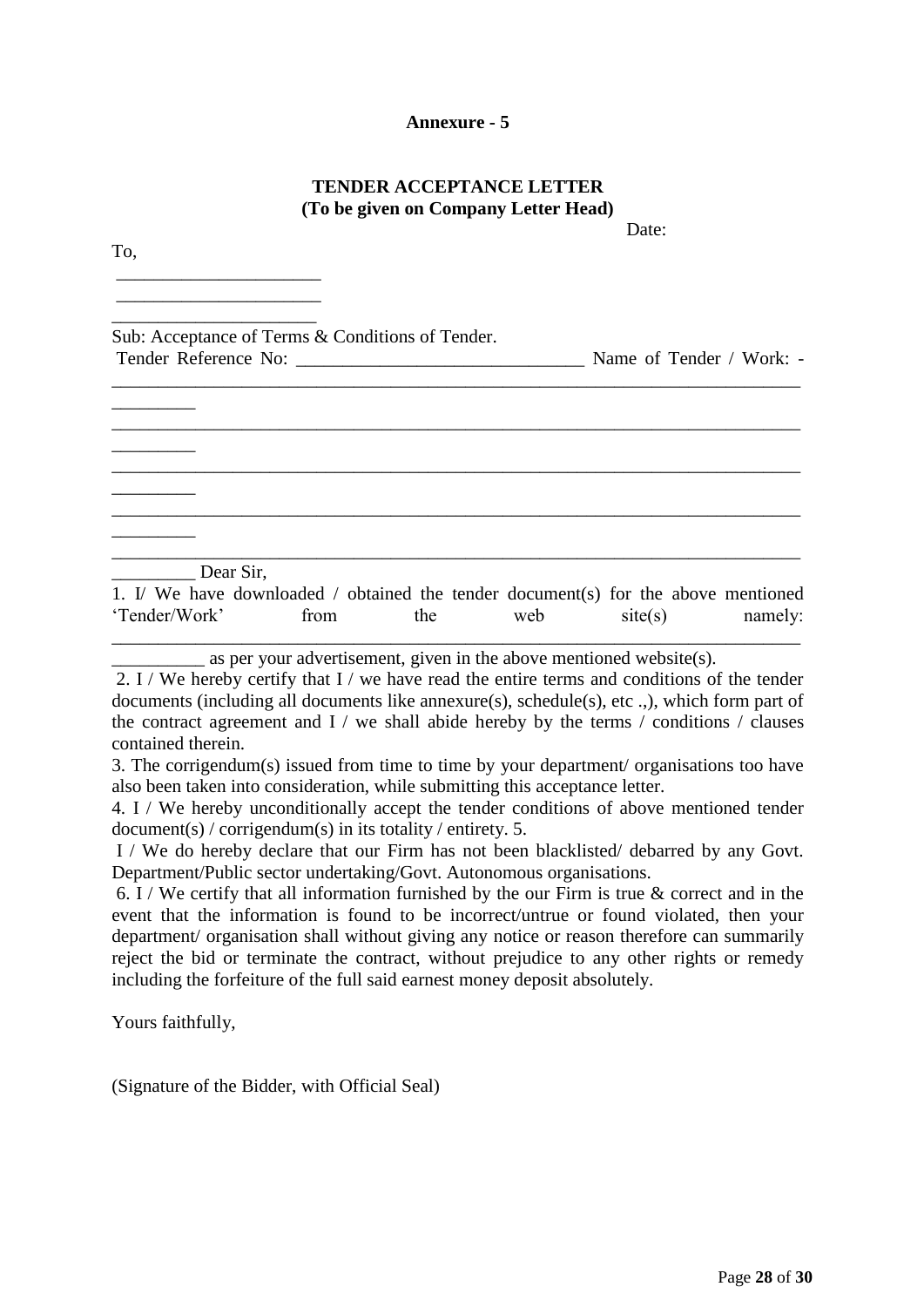#### **Annexure-7**

# **Warranty Declaration {Submitted on Letterhead of bidder/supplier)**

The warranty declaration states that "everything to be supplied by us hereunder shall be free from all defects and faults in material, workmanship and shall be of the highest quality and material of the type ordered, shall be in full conformity with the specification and shall be complete enough to carry out the experiments, as specified in the tender document."

Sign of authorised person of bidder: -\_\_\_\_\_\_\_\_\_\_ Date: -Name of the authorised Person of bidder:-\_\_